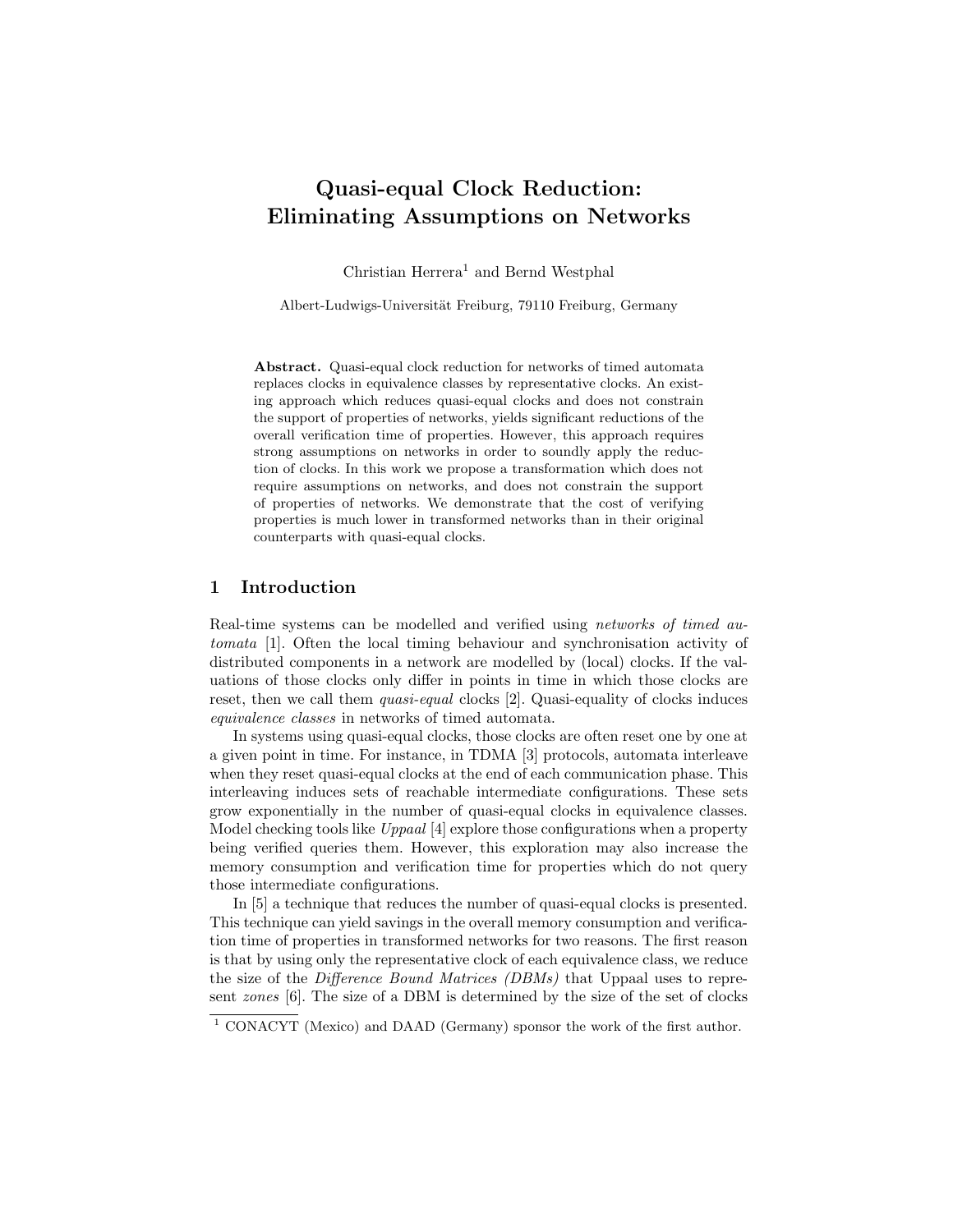in a given system. A more compact DBM can be more efficiently represented, stored and accessed in memory. The second reason is that Uppaal explores less configurations when checking a property, since we eliminate intermediate configurations if and only if those configurations are reachable by taking edges which exclusively reset quasi-equal clocks.

In order to soundly reduce quasi-equal clocks, strong assumptions are required for networks in [5]. One of those assumptions states that there must be a delay greater than zero time units in the origin location of an edge resetting a quasi-equal clock. In networks which model the Foundation Fieldbus Data Link Layer protocol (FDLL) [7], there are edges resetting quasi-equal clocks which can be taken at any time, even without delaying at the origin locations of those edges. Hence we cannot transform those networks by using the technique from [5].

In this work we revisit the quasi-equal clock reduction approach, and we present an approach that does not require assumptions on networks with quasiequal clocks. We now enforce a strong distinction of edges that reset quasi-equal clocks. Namely, edges which exclusively reset one quasi-equal clock, have no synchronisation with other edges, and are taken after a delay greater than zero time units, are called *simple edges*. All other edges resetting quasi-equal clocks are called complex edges. In general our approach allows us to yield savings related to having a more compact DBM in memory. Furthermore, for simple edges we also provide savings related to eliminating intermediate configurations.

As in [5] we delegate the reset of representative clocks to newly added resetter automata. Now automata with transformed simple or complex edges indicate resetters when to execute that reset which is part of a mechanism that, reduces the number of configurations reachable by taking transformed simple edges, and preserves all configurations reachable by taking transformed complex edges. Similar to [5], for those configurations that we eliminate, properties are restated in terms of an existing dedicated location in each resetter which encodes all the information about those configurations.

In this work we extend the applicability of the quasi-equal clock reduction approach by eliminating the assumptions on networks presented in [5]. Now we can transform any network with sets of quasi-equal clocks. Our new approach allows us to include three new case studies FB [7], TA [8] and PG [9], which cannot be transformed by the technique from [5]. In general, the cost of verifying properties is much lower in networks transformed with our new approach than in their original counterparts with quasi-equal clocks. Furthermore, our new approach allows us to prove in a much simpler and more elegant way that transformed networks are weakly bisimilar to their original counterparts. We show that properties wrt. an original network are fully reflected in the transformed network, i.e. the transformed network satisfies a transformed property if and only if the original network satisfies the original property. We evaluate our approach on nine real world examples, three of them new.

Related Work. The methods in [10, 11] detect and reduce equal and active clocks by using static analysis over single timed automata and networks of timed automata, respectively. Two clocks are equal in a location if both are reset by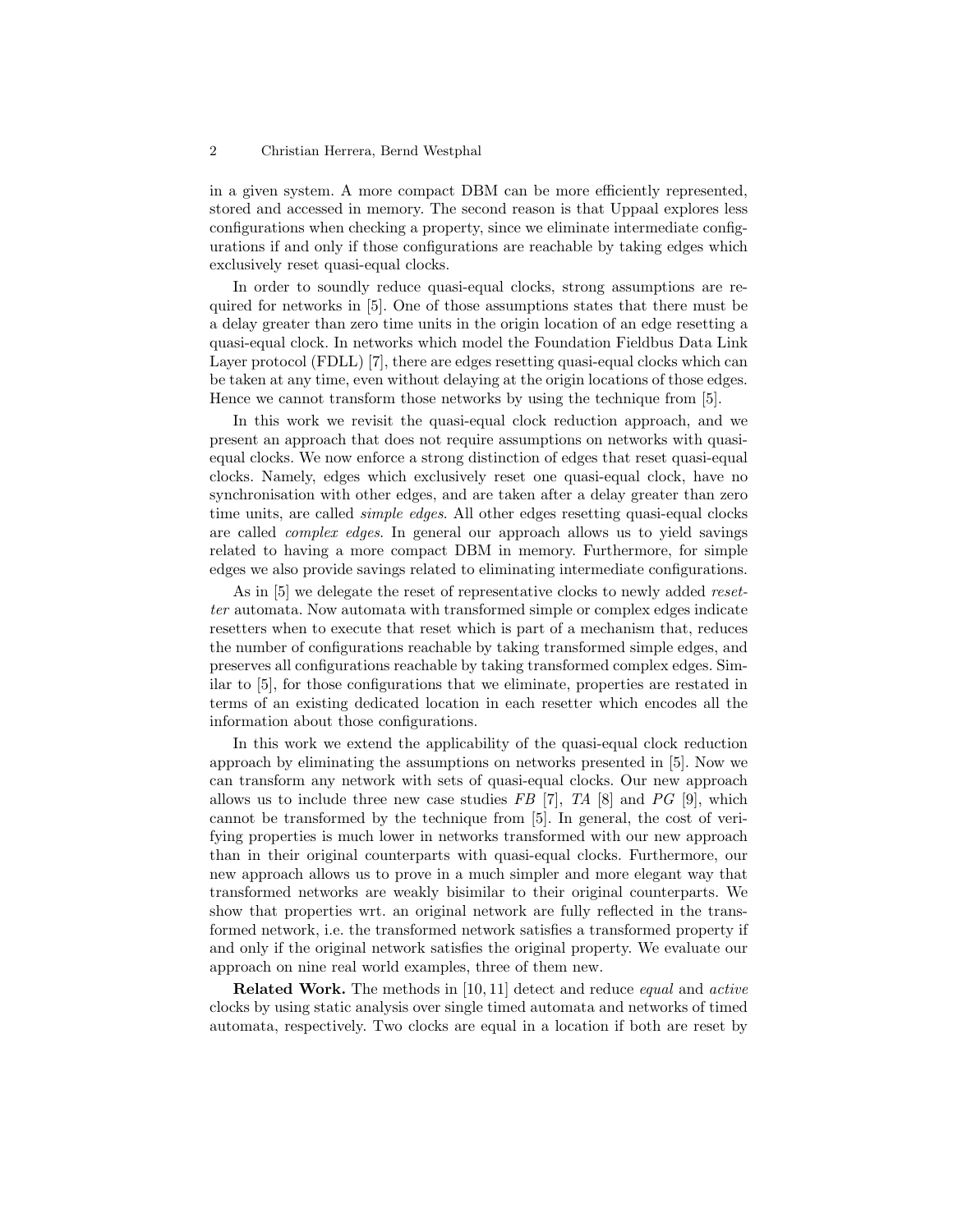the same incoming edge, so just one clock for each set of equal clocks is necessary to determine the future behavior of the system. A clock is active at a certain location if this clock appears in the invariant of that location, or in the guard of an outgoing edge of such a location, or another active clock takes its value when taking an outgoing edge. Non-active clocks play no role in the future evolution of the system and therefore can be eliminated. Our benchmarks use at most one clock per component which is always active, hence the equal and active approach is not applicable on them.

The work in [12, 13] uses observers, i.e. single components encoding properties of a system, to reduce clocks in systems. For each location of the observer, the technique can deactivate clocks if they do not play a role in the future evolution of this observer. Processing our benchmarks in order to encode properties as per the observers approach may be more expensive than our method (one observer per property), and may not guarantee the preservation of information from intermediate configurations as required for our benchmark [14].

In sequential timed automata [15], one set of quasi-equal clocks is syntactically declared. Those quasi-equal clocks are implicitly reduced by applying the sequential composition operator. The approach in [16] detects quasi-equal clocks in networks of timed automata. Interestingly, the authors demonstrate the feasibility of their approach in benchmarks that we also use in this paper.

### 2 Preliminaries

Following the presentation in [17], we here recall the following definitions.

Let X be a set of clocks. The set  $\Phi(\mathcal{X})$  of simple clock constraints over X is defined by the grammar  $\varphi ::= x \sim c | x - y \sim c | \varphi_1 \wedge \varphi_2$  where  $x, y \in$  $\mathcal{X}, c \in \mathbb{Q}_{\geq 0}$ , and ~ ∈ {<, ≤, ≥, >}. Let  $\Phi(\mathcal{V})$  be a set of *integer constraints* over variables V. The set  $\Phi(\mathcal{X}, V)$  of constraints comprises  $\Phi(\mathcal{X}), \Phi(V)$ , and conjunctions of clock and integer constraints. We use  $clocks(\varphi)$  and  $vars(\varphi)$ to respectively denote the set of clocks and variables occurring in a constraint  $\varphi$ . We assume the canonical satisfaction relation " $\models$ " between valuations  $\nu$ :  $\mathcal{X} \cup \mathcal{V} \to \text{Time} \cup \mathbb{Z}$  and constraints, with  $\text{Time} = \mathbb{R}_{\geq 0}$ . A timed automaton A is a tuple  $(L, B, \mathcal{X}, \mathcal{V}, I, E, \ell_{ini})$ , which consists of a finite set of locations L, where  $\ell_{ini} \in L$  is the initial location, a finite set B of actions comprising the *internal action*  $\tau$ , finite sets X and V of clocks and variables, a mapping  $I: L \to \Phi(\mathcal{X})$ , that assigns to each location a *clock constraint*, and a set of edges  $E \subseteq L \times B \times \Phi(\mathcal{X}, \mathcal{V}) \times \mathcal{R}(\mathcal{X}, \mathcal{V}) \times L$ . An edge  $e = (\ell, \alpha, \varphi, \vec{r}, \ell') \in E$  from location  $\ell$  to  $\ell'$  involves an action  $\alpha \in B$ , a guard  $\varphi \in \Phi(\mathcal{X}, \mathcal{V})$ , and a reset vector  $\vec{r} \in \mathcal{R}(\mathcal{X}, \mathcal{V})$ . A reset vector is a finite, possibly empty sequence of *clock resets*  $x := 0, x \in \mathcal{X}$ , and assignments  $v := \psi_{int}$ , where  $v \in \mathcal{V}$  and  $\psi_{int}$  is an integer expression over V. We use  $L^u, L^c \subseteq L$  to denote the set of urgent and committed locations in L, respectively. We write  $\mathcal{X}(\mathcal{A})$ ,  $\ell_{ini}(\mathcal{A})$ , etc., to denote the set of clocks, the initial location, etc., of A and; clocks( $\vec{r}$ ) and vars( $\vec{r}$ ) to denote the sets of clocks and variables occurring in  $\vec{r}$ , respectively.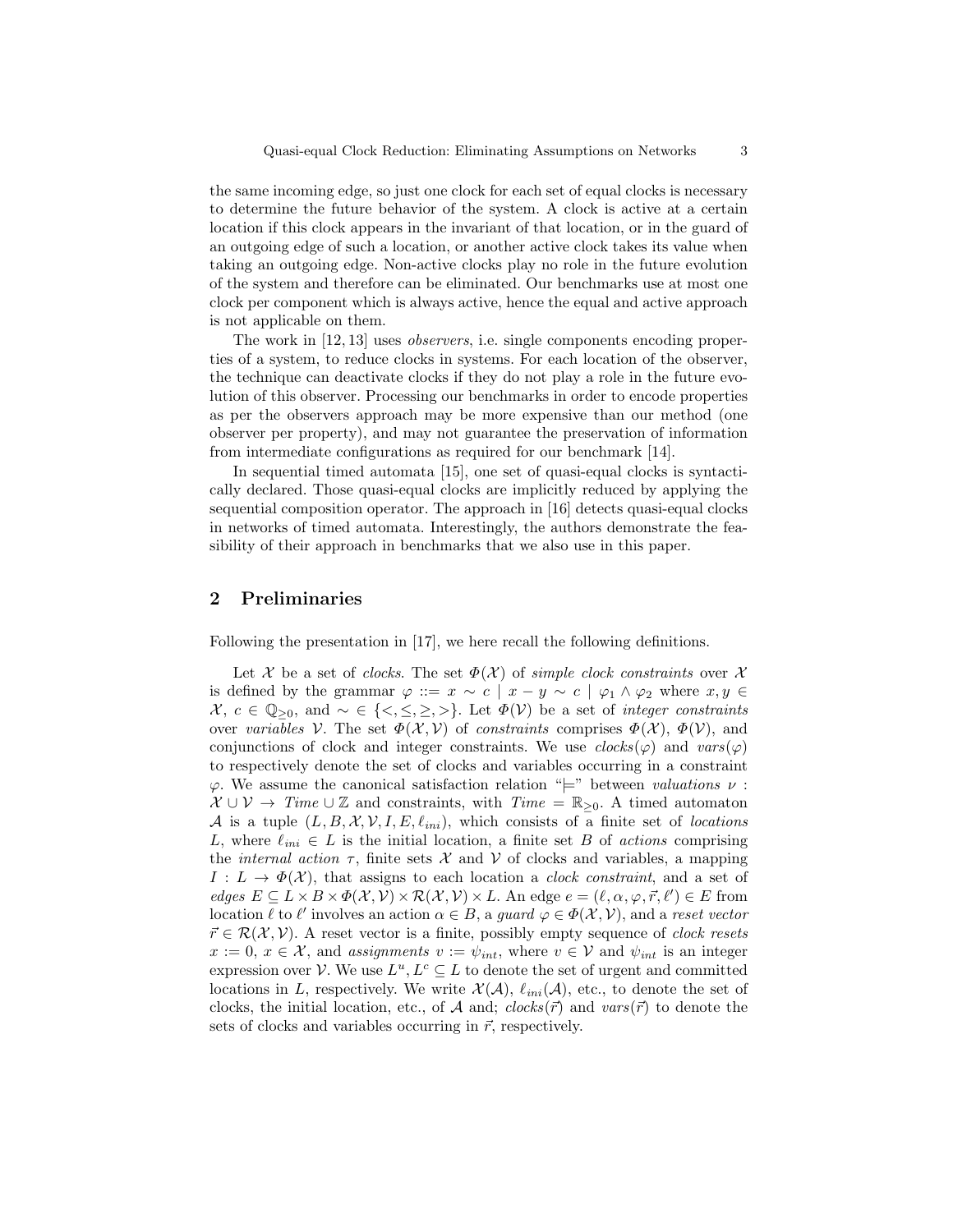A network N (of timed automata) consists of a finite set  $A_1, \ldots, A_N$  of timed automata with pairwise disjoint sets of clocks and sets  $\mathcal{B}^r, \mathcal{B}^b, \mathcal{B}^u \subseteq \bigcup_{i=1}^N B(\mathcal{A}_i)$ of rendez-vous, broadcast and urgent channels, respectively. We write  $A \in \mathcal{N}$  if and only if  $A \in \{A_1, \ldots, A_N\}$ .

The operational semantics of the network  $N$  is the labelled transition system  $\mathcal{T}(\mathcal{N}) = \overline{(Conf(\mathcal{N}), Time \cup \{\tau\}, \{\stackrel{\lambda}{\rightarrow} | \lambda \in Time \cup \{\tau\}\}, C_{ini})}.$  The set of configurations Conf(N) consists of pairs of location vectors  $\langle \ell_1, \ldots, \ell_N \rangle$  from  $\times_{i=1}^N L(\mathcal{A}_i)$ and valuations of  $\bigcup_{1 \leq i \leq N} \mathcal{X}(\mathcal{A}_i) \cup \mathcal{V}(\mathcal{A}_i)$  which satisfy the constraint  $\bigwedge_{i=1}^N I(\ell_i)$ . We write  $\ell_{s,i}$ ,  $1 \leq i \leq N$ , to denote the location which automaton  $\mathcal{A}_i$  assumes in configuration  $s = \langle \vec{\ell}_s, \nu_s \rangle$  and  $\nu_{s,i}$  to denote  $\nu_s|_{\mathcal{V}(\mathcal{A}_i) \cup \mathcal{X}(\mathcal{A}_i)}$ . Between two configurations  $s, s' \in Conf(\mathcal{N})$  there can be four kinds of transitions. There is a *delay* transition  $\langle \vec{\ell}_s, \nu_s \rangle \stackrel{t}{\rightarrow} \langle \vec{\ell}_s, \nu_s + t \rangle$  if for all  $t' \in [0, t]$  and for all  $1 \leq i \neq j \leq N$ ,  $\nu_s + t' \models \bigwedge_{k=1}^N I_k(\ell_{s,k})$  (where  $\nu_s + t'$  denotes the valuation obtained from  $\nu_s$  by time shift t''), and (1)  $\ell_{s,i} \notin L^u \cup L^c$ , and (2)  $\nu_s + t' \not\models \varphi(e), e \in E(\mathcal{A})$ , such that  $\alpha(e) = b!$ ,  $b \in \mathcal{B}^u \cap \mathcal{B}^b$  and  $\ell_{s,i} = \ell(e)$ ; and (3)  $\nu_s + t' \not\models \varphi(e_i) \wedge \varphi(e_j)$ , with  $e_i \in$  $E(\mathcal{A}_i)$  and  $e_j \in E(\mathcal{A}_j)$ , such that  $\alpha(e_i) = u!$ ,  $\alpha(e_j) = u$ ?,  $u \in \mathcal{B}^u(\mathcal{N}) \cap \mathcal{B}^r(\mathcal{N})$ ,  $\ell_{s,i} = \ell(e_i)$  and  $\ell_{s,j} = \ell(e_j)$ . There is a local transition  $\langle \vec{\ell_s}, \nu_s \rangle \stackrel{\tau}{\rightarrow} \langle \vec{\ell_{s'}}, \nu_{s'} \rangle$  if there is an edge  $(\ell_{s,i}, \tau, \varphi, \vec{r}, \ell_{s',i}) \in E(\mathcal{A}_i), 1 \leq i \leq N$ , such that  $\vec{\ell}_{s'} = \vec{\ell}_s[\ell_{s,i} := \ell_{s',i}],$  $\nu_s \models \varphi, \nu_{s'} = \nu_s[\vec{r}],$  and  $\nu_{s'} \models I_i(\ell_{s',i}),$  and if  $\ell_{s,k} \in L^c$  for some  $1 \leq k \leq$ N then  $\ell_{s,i} \in L^c$ . There is a synchronization transition  $\langle \vec{\ell}_s, \nu_s \rangle \stackrel{\tau}{\rightarrow} \langle \vec{\ell}_{s'}, \nu_{s'} \rangle$ if there are  $1 \leq i \neq j \leq N$ , and edges  $(\ell_{s,i},b!,\varphi_i,\vec{r}_i,\ell_{s',i}) \in E(\mathcal{A}_i)$  and  $(\ell_{s,j}, b?, \varphi_j, \vec{r}_j, \ell_{s',j}) \in E(\mathcal{A}_j)$  such that  $\vec{\ell}_{s'} = \vec{\ell}_s[\ell_{s,i} := \ell_{s',i}][\ell_{s,j} := \ell_{s',j}],$  $\nu_s \models \varphi_i \land \varphi_j, \nu_{s'} = \nu_s[\vec{r}_i][\vec{r}_j], \text{ and } \nu_{s'} \models I_i(\ell_{s',i}) \land I_j(\ell_{s',j}), \text{ and if } \ell_{s,k} \in L^c$ for some  $1 \leq k \leq N$  then  $\ell_{s,i} \in L^c$  or  $\ell_{s,j} \in L^c$ . Let  $b \in \mathcal{B}$  be a broadcast channel and  $1 \leq i_0 \leq N$  such that  $(\ell_{s,i_0}, b!, \varphi_{i_0}, \vec{r}_{i_0}, \ell_{s',i_0}) \in E(\mathcal{A}_{i_0}).$ Let  $1 \leq i_1, \ldots, i_k \leq N, k \geq 0$ , be those indices different from  $i_0$  such that there is an edge  $(\ell_{s,i_j}, b?$ ,  $\varphi_{i_j}, \vec{r}_{i_j}, \ell_{s',i_j}) \in E(\mathcal{A}_{i_j})$ . There is a broadcast transi- $\text{tion } \langle \vec{\ell_s}, \nu_s \rangle \stackrel{\tau}{\rightarrow} \langle \vec{\ell_{s'}}, \nu_{s'} \rangle \text{ in } \mathcal{T}(\mathcal{N}) \text{ if } \vec{\ell_{s'}} = \vec{\ell_s}[\ell_{s,i_0} := \ell_{s',i_0}] \cdots [\ell_{s,i_k} := \ell_{s',i_k}],$  $\nu_s \models \bigwedge_{j=0}^k \varphi_{i_j}, \, \nu_{s'} = \nu_s[\vec{r}_{i_0}] \cdots [\vec{r}_{i_k}],$  and  $\nu_{s'} \models \bigwedge_{j=0}^k I_{i_j}(\ell_{s',i_j})$ , and if  $\ell_{s,\hat{k}} \in L^c$ for some  $\hat{k}, \bar{k} \in \{i_0, i_1, \ldots, i_k\}$  then  $\ell_{s,\bar{k}} \in L^c$ .  $\mathcal{C}_{ini} = {\{\langle \vec{\ell}_{ini}, \nu_{ini}\rangle\}} \cap Conf(N)$ , where  $\ell_{ini} = \langle \ell_{ini,1}, \ldots, \ell_{ini,N} \rangle$ ,  $\nu_{ini}(x) = 0$  for each  $x \in \mathcal{X}(\mathcal{A}_i)$ , and  $1 \leq i \leq N$ . A finite or infinite sequence  $\sigma = s_0 \xrightarrow{\lambda_1} s_1 \xrightarrow{\lambda_2} s_2 \cdots$  of configurations is called transition sequence (starting in  $s_0 \in \mathcal{C}_{ini}$ ) of N. Sequence  $\sigma$  is called *computation* of N if and only if it is finite and  $s_0 \in \mathcal{C}_{ini}$ . We denote the set of all computations of N by  $\Pi(N)$ . A configuration s is called *reachable* (in  $\mathcal{T}(\mathcal{N})$ ) if and only if there exists a computation  $\sigma \in \Pi(\mathcal{N})$  such that s occurs in  $\sigma$ .

The set of basic formulae over N is given by the grammar  $\beta := \ell \mid \varphi$ where  $\ell \in L(\mathcal{A}_i)$ ,  $1 \leq i \leq n$ , and  $\varphi \in \Phi(\mathcal{X}, \mathcal{V})$ . Basic formula  $\beta$  is satisfied by configuration  $s \in Conf(\mathcal{N})$  if and only if  $\ell_{s,i} = \ell$ , or  $\nu_s \models \varphi$ , respectively. A reachability query over N is  $\exists \Diamond C F$  where CF is a configuration formula over  $\mathcal{N}$ , i.e. any logical connector of basic formulae. We use  $\beta(CF)$  to denote the set of basic formulae in CF. N satisfies  $\exists \Diamond C F$ , denoted by  $\mathcal{N} \models \exists \Diamond C F$ , if and only if there is a configuration s reachable in  $\mathcal{T}(\mathcal{N})$  s.t.  $s \models \mathit{CF}$ .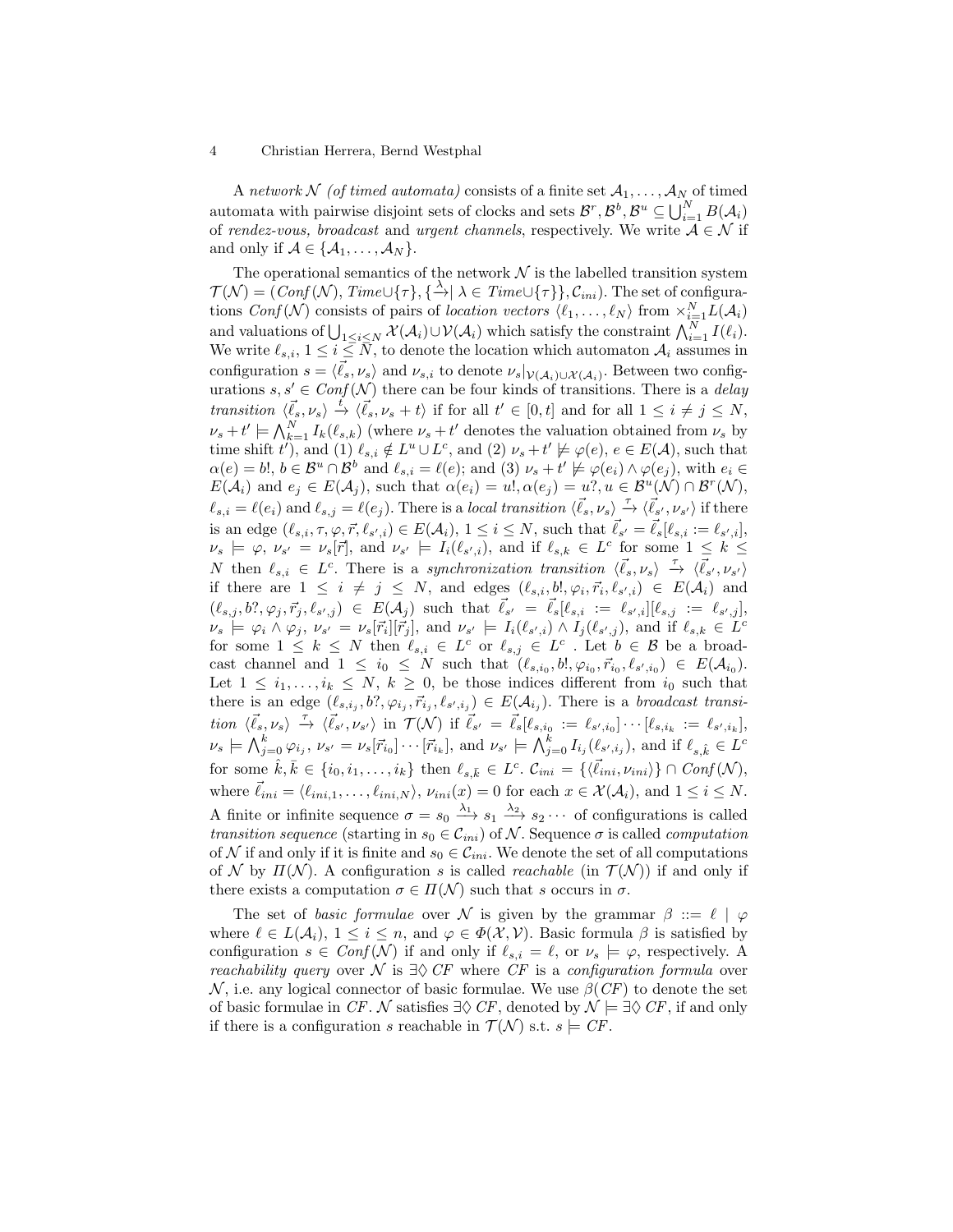We recall from [2] the following definitions. Given a network  $\mathcal N$  with clocks X, two clocks  $x, y \in \mathcal{X}$  are called *quasi-equal*, denoted by  $x \simeq y$ , if and only if for all computation paths of  $N$ , the valuations of x and y are equal, or the valuation of one of them is equal to 0, i.e. if  $\forall s_0 \xrightarrow{\lambda_1} s_1 \xrightarrow{\lambda_2} s_2 \cdots \in \Pi(\mathcal{N}) \ \forall i \in$  $\mathbb{N}_0 \bullet \nu_{s_i} \models (x = 0 \lor y = 0 \lor x = y).$  In the following, we use  $\mathcal{EC}_\mathcal{N}$  to denote the set  ${Y \in \mathcal{X}/\simeq |1 \lt |Y|}$  of equivalence classes of *quasi-equal* clocks of N with at least two elements. For each  $Y \in \mathcal{X}/\simeq$ , we assume a designated representative denoted by  $rep(Y)$ . For  $x \in Y$ , we use  $rep(x)$  to denote  $rep(Y)$ . An edge e of a timed automaton A in network  $\mathcal N$  is called *resetting edge* if and only if e resets a clock, i.e. if  $\exists e = (\ell, \alpha, \varphi, \vec{r}, \ell') \in E(\mathcal{A}) \bullet \text{ clocks}(\vec{r}) \neq \emptyset$ . A location  $\ell(\ell')$  is called reset (successor) location wrt.  $Y \in \mathcal{EC}_\mathcal{N}$  in N if and only if there is a resetting edge in  $E(\mathcal{N})$  from (to)  $\ell$  ( $\ell'$ ). A configuration  $s \in Conf(\mathcal{N})$  is called stable wrt.  $Y \in \mathcal{EC}_\mathcal{N}$  if and only if all clocks in Y have the same value in s, i.e. if  $\forall x \in Y \bullet \nu_s(x) = \nu_s(rep(x)).$  We use  $\mathcal{SC}_\mathcal{N}^Y$  to denote the set of all configurations that are stable wrt. Y. A configuration not in  $\mathcal{SC}_\mathcal{N}^Y$  is called unstable wrt. Y.

### 3 Reducing Clocks in Networks of Timed Automata

Consider the following motivating example of the network  $\mathcal{N}_1$  depicted in Figure 1. Network  $\mathcal{N}_1$  consists of automata  $\mathcal{A}_1$  and  $\mathcal{A}_2$  with respective clocks x and  $y$ , rendez-vous channel  $c$ , and global variable  $a$ . Note that after delaying ten time units at their respective initial locations, automata  $A_1$  and  $A_2$  interleave by taking their simple edges which exclusively reset their respective clocks. This interleaving induces intermediate configurations where clocks  $x$  and  $y$  differ on their valuations. Automata  $A_1$  and  $A_2$  after a delay of five time units at locations  $\ell_1$  and  $\ell_5$  interleave once again by taking their complex edges which reset their respective clocks together with updates of the variable a. Note that automata  $A_1$  and  $A_2$  can reset once again their respective clocks and transit simultaneously to their respective locations  $\ell_3$  and  $\ell_7$  at any time, even without delaying at locations  $\ell_2$  and  $\ell_6$ . Since the valuations of clocks x and y only differ at the point in time when they are reset, therefore they are quasi-equal clocks.

Note that network  $\mathcal{N}_1$  cannot be transformed by the approach from [5], since by that approach: (a) the outgoing edges of locations  $\ell_2$  and  $\ell_6$  do not fulfill the syntactical pattern of an edge resetting quasi-equal clocks, i.e. there are no clock constraints that guard those edges, and the origin locations of those edges have no invariants; and (b) there must be a delay greater than zero time units at the origin location of any edge resetting a quasi-equal clock.

In this paper we present an approach which: (1) does not require that a network with quasi-equal clocks fulfill certain syntactical assumptions; (2) does not require any delay before resetting quasi-equal clocks; (3) does not restrict the point in time at which quasi-equal clocks are reset; (4) eliminates configurations reachable by taking simple edges, e.g. configurations reachable by taking the simple edges of locations  $\ell_0$  and  $\ell_4$  and, (5) preserves configurations reachable by taking complex edges, e.g. configurations reachable by taking the complex edges of locations  $\ell_1$  and  $\ell_5$ .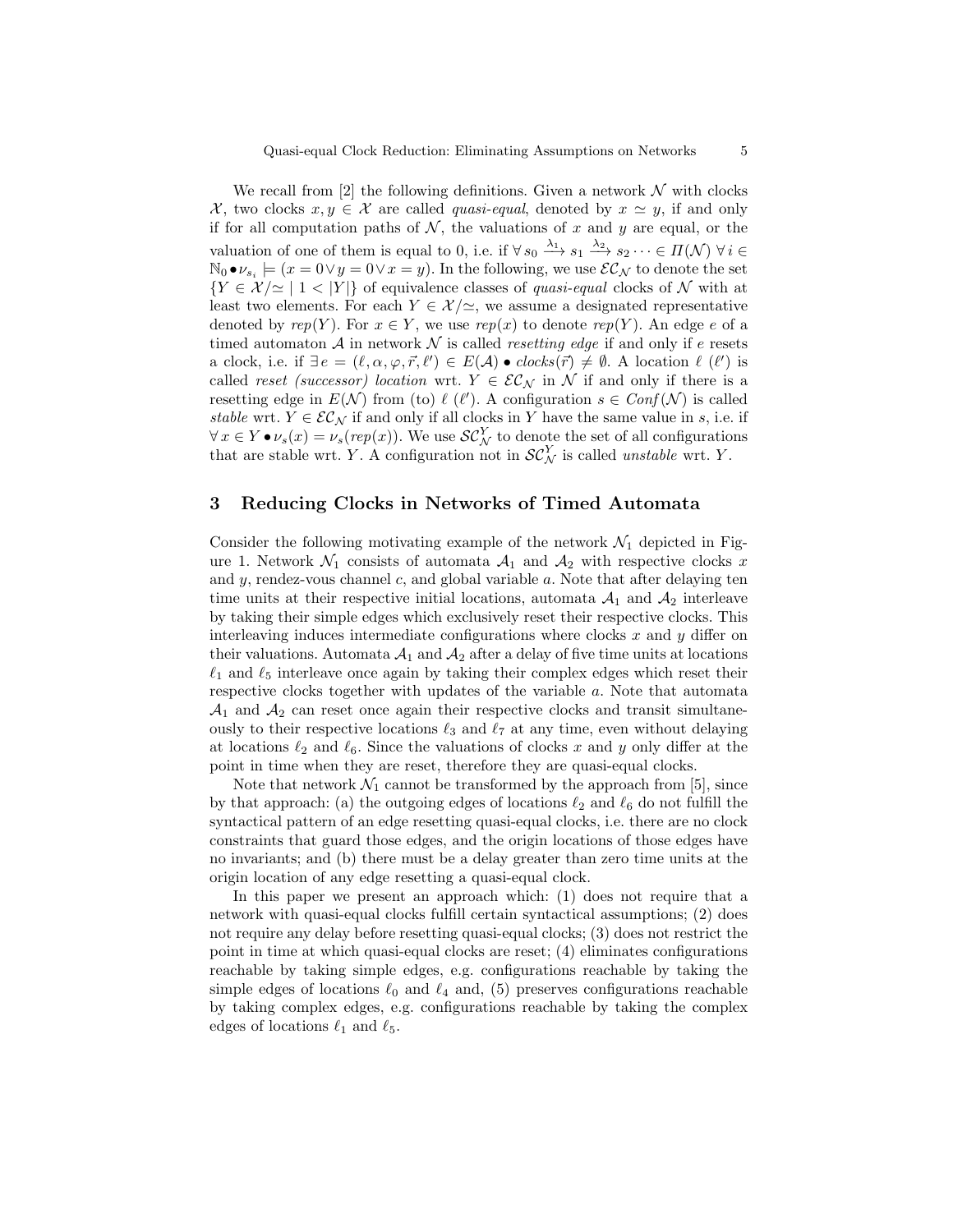

**Fig. 1.** Network  $\mathcal{N}_1$  with quasi-equal clocks x and y.

In the following we introduce two definitions that allow us to classify edges that reset quasi-equal clocks into simple and complex edges. Intuitively, an edge resetting quasi-equal clocks is called simple if that edge resets exclusively one clock, does not synchronise with other edges and time must pass before taking that edge, otherwise is called complex.

Definition 1 (Pre-delayed edge). An edge  $e = (\ell, \alpha, \varphi, \vec{r}, \ell') \in E(\mathcal{N})$  is called pre-delayed if and only if time must pass in  $\ell$  before e is taken, i.e. if  $\Pi(N) = \Pi(Z(N))$ , where Z is a transformation that adds a fresh clock x in N, and for each edge incoming to  $\ell$ , a reset  $x := 0$ , and to the guard  $\varphi$  the condition  $x > 0$ . We use  $D \mathcal{E}_{N}$  to denote the set of pre-delayed edges of N.

There are *sufficient* syntactic criteria for an edge  $e = (\ell_1, \alpha_1, \varphi_1, \vec{r}_1, \ell_2)$  being pre-delayed. For instance, if  $(\ell_0, \alpha_0, \varphi_0, \vec{r}_0, \ell_1)$  is the only incoming edge to  $\ell_1$ and if  $\varphi_0 = (x \ge C)$  and  $\varphi_1 = (x \ge D)$  and  $C < D$ , then e is pre-delayed. It is also delayed if  $(\ell_0, \alpha_0, \varphi_0, \vec{r}_0, \ell_1)$  is the only incoming edge to  $\ell_1, \vec{r}_0$  is resetting x, and  $\varphi_1 = (x > 0)$ .

Both patterns occur, e.g., in the FS case-study (cf. Section 5). There, the reset location is entered via an edge following the former pattern, and the edges originating at the reset successor location follow the latter pattern. Thus resetting edges are pre-delayed in FS.

# Definition 2 (Simple and Complex (Resetting) Edges). Let edge  $e = (\ell, \alpha, \varphi, \vec{r}, \ell')$  be an edge which resets at least one quasi-equal clock, i.e.  $clocks(\vec{r}) \cap Y \neq \emptyset$  for some  $Y \in \mathcal{EC}_N$ . Edge e is called simple edge if and only if

- $-$  it is of the form  $(\ell, \tau, x \geq c, \langle x := 0 \rangle, \ell')$  for some local clock  $x \in \mathcal{X}(A)$ ,
- the invariant of  $\ell$  is  $x \leq c$ ,
- $− it is pre-delayed, i.e. e ∈ D<sub>K</sub>,$
- $-$  it is the only outgoing edge of  $\ell$ , i.e.  $\forall e_1 = (\ell_1, \alpha_1, \varphi_1, \vec{r}_1, \ell'_1) \in E(\mathcal{A})$   $\ell_1 = \ell \implies e = e_1$ , and it is the only incoming edge into  $\ell'$ , i.e.  $\forall e_1 =$  $(\ell_1, \alpha_1, \varphi_1, \vec{r}_1, \ell'_1) \in E(\mathcal{A}) \bullet \ell'_1 = \ell' \implies e = e_1.$

Otherwise, e is called complex edge. We use  $\mathcal{SE}_Y(\mathcal{A})$  to denote the set of simple edges of A using a clock from  $Y \in \mathcal{EC}_\mathcal{N}$ . We use  $\mathcal{CE}_Y(\mathcal{A})$  to denote the set of those complex edges which reset at least one clock from  $Y \in \mathcal{EC}_N$ .

To avoid really special corner cases in the following we assume that time is not stopped at origin and destination locations of simple edges. We use  $\mathcal{RES}_{Y}(\mathcal{N})$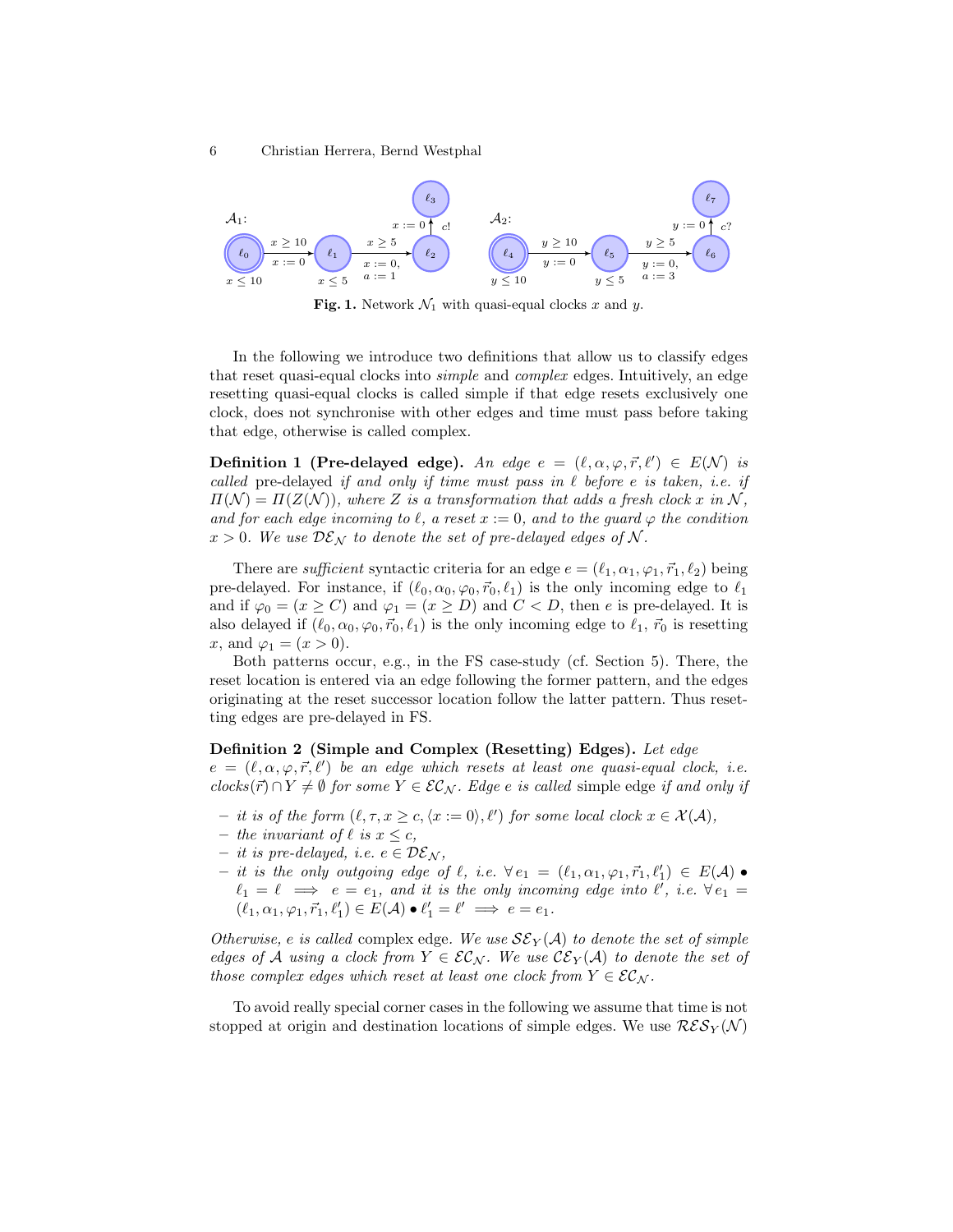to denote the set of automata in  $\mathcal N$  which have simple or complex resetting edges wrt.  $Y \in \mathcal{EC}_\mathcal{N}$ , i.e.  $\mathcal{RES}_Y(\mathcal{N}) = \{ \mathcal{A} \in \mathcal{N} \mid \mathcal{SE}_Y(\mathcal{A}) \cup \mathcal{CE}_Y(\mathcal{A}) \neq \emptyset \}$ . For simplicity we could classify each edge resetting a clock  $x \in Y$ , with  $Y \in \mathcal{EC}_N$ , as complex. However, with the above definition we distinguish complex edges from simple ones, and we provide a transformation for networks where interleavings of complex edges are preserved, while interleavings of simple edges are eliminated.

### 3.1 Algorithm for Transformation of Networks

In the following we present our transformation algorithm. It takes two inputs, a network  $\mathcal N$  and a set of equivalence classes of quasi-equal clocks  $\mathcal{EC}_{\mathcal N}$  (which can be obtained by [16]), and outputs a transformed network  $\mathcal{N}'$  which from each  $Y \in \mathcal{EC}_\mathcal{N}$  uses only the representative clock  $rep(Y)$  and reflects the truth-value of all queries on  $\mathcal N$ .

Recall that we distinguish stable and unstable configurations per equivalence class Y . In stable configurations, all clocks from Y have the same value, thus in particular the same value as the representative  $rep(Y)$ . In unstable configurations, some clocks from Y have been reset and some not yet, so each clock from Y either has the value 0 or the same value as  $rep(Y)$ . We use a fresh boolean token  $t<sub>x</sub>$  for each quasi-equal clock x to encode clock values in unstable configurations. Configurations in  $\mathcal{N}'$  where token  $t_x$  is *true* encode configurations of  $\mathcal N$ where  $x = rep(x)$  holds, while the token being *false* encodes that x has already been reset at the current point in time and thus has value 0. Function  $\Gamma$  (cf. Definition 3) transforms guards and conditions based on this encoding.

**Definition 3 (Function**  $\Gamma$ ). Let  $\mathcal{N}$  be a network. Let  $Y, W \in \mathcal{EC}_\mathcal{N}$  be sets of quasi-equal clocks of  $N$ ,  $x \in Y$  and  $y \in W$  clocks, and z a non-quasi-equal clock. Let  $t_x, t_y \notin V(\mathcal{N})$  be boolean variables. Given a clock constraint  $\varphi_{\text{clk}}$ , we define:

$$
F_0(\varphi_{\text{clk}}) := \begin{cases} ((rep(x) \sim c \land t_x) \lor (0 \sim c \land \neg t_x)) & , \text{ if } \varphi_{\text{clk}} = x \sim c, \\ ((rep(x) - rep(y) \sim c \land t_x \land t_y) & , \text{ if } \varphi_{\text{clk}} = x - y \sim c, \\ \lor (0 - rep(y) \sim c \land \neg t_x \land t_y) & \\ \lor (rep(x) - 0 \sim c \land t_x \land \neg t_y) & \\ \lor (0 \sim c \land \neg t_x \land \neg t_y)) & , \text{ if } \varphi_{\text{clk}} = x - z \sim c, \\ (\neg p(x) - z \sim c \land t_x) & , \text{ if } \varphi_{\text{clk}} = x - z \sim c, \\ \lor (0 - z \sim c \land \neg t_x)) & , \text{ if } \varphi_{\text{clk}} = \varphi_1 \land \varphi_2. \end{cases}
$$

We obtain the transformation  $\Gamma$  by setting  $\Gamma(\varphi_{\text{clk}} \wedge \psi_{\text{int}}) := \Gamma_0(\varphi_{\text{clk}}) \wedge \psi_{\text{int}}$ .

Following [5], we add to transformed networks a resetter automaton  $\mathcal{R}_Y$  to whom we delegate the reset of clock  $rep(Y)$ . Resetter  $\mathcal{R}_Y$  has the location  $\ell_{nstR_Y}$ which, as in  $[5]$ , encodes unstable configurations wrt. Y. In contrast to  $[5]$ , where the time points for resets were encoded in the resetters, our new approach lets the transformed automata indicate  $\mathcal{R}_Y$  when to reset the clock rep(Y) using the following two mechanisms (cf. Figure 2):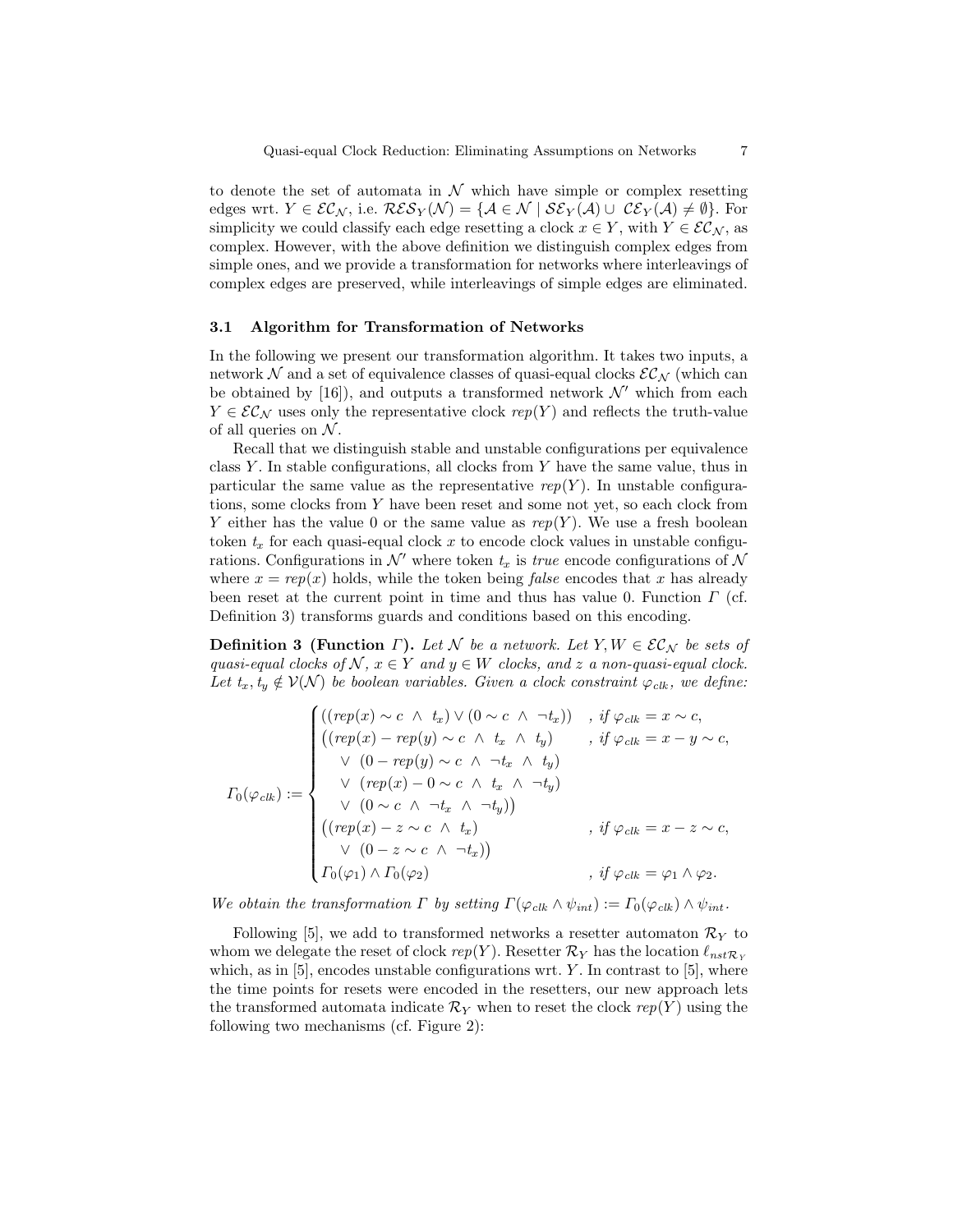- 8 Christian Herrera, Bernd Westphal
- 1. Rendez-vous channel resety. This mechanism is used if at least one transformed automaton assumes the origin location of a simple edge. The origin locations of simple edges obtain self-loops which can synchronise with  $\mathcal{R}_Y$ on  $reset<sub>Y</sub>$  exactly at those points in time in which the simple edge would be taken in the original network. Since multiple automata may have an edge synchronising on  $reset<sub>Y</sub>$  enabled, there is a slight verification time overhead, but all edges induce the exact same follow-up configuration where only  $\mathcal{R}_Y$ changes its location. The location which  $\mathcal{R}_Y$  reaches by the synchronisation on  $reset_Y$  is the first of a chain of locations. The edges along the chain basically simulate a broadcast to all transformed automata which assume the origin location of a simple edge (as indicated by the flag  $s_Y^{\mathcal{A}}$ ) using the rendezvous channels  $r_Y$ . The synchronisation on  $r_Y$  involves the transformed simple edge if and only if would be enabled in  $N$ . Thereby,  $N'$  realises exactly one fixed sequence of simple edges as opposed to the full interleaving of simple edges possible in  $\mathcal N$ . To avoid costly and unnecessary interleavings between these "pseudo-broadcasts", all intermediate locations are committed.

Note that a better option could be the use of a single broadcast channel on which automata assuming an origin location of a simple edge would be able to send and listen, and on which the corresponding  $\mathcal{R}_Y$  would listen. Then, all interleavings of simple edges wrt. Y possible in  $N$  would be simulated by only one transition in  $\mathcal{N}'$ . Unfortunately, the version of Uppaal used in our experiments does not allow clock constraints on edges with inputs on broadcast channels, which is necessary since being at the origin location of a simple edge does not imply that that edge is enabled.

2. Urgent broadcast channel  $u_Y$ . For the case that no transformed simple edge is ready to indicate the reset time, the  $\mathcal{R}_Y$  also (indirectly) observes whether complex edges are taken. If the first transformed complex edge is taken at reset time, then the sum of tokens will decrease. The resetter  $\mathcal{R}_Y$  uses the urgent broadcast channel  $u_Y$  in order to transit to  $\ell_{nstR_Y}$  as soon as the sum of tokens is below |Y|. By transiting to the *urgent* location  $\ell_{nstR_Y}$ , we ensure that no time elapses unless a configuration corresponding to stability wrt. Y is reached, i.e. until all tokens wrt. Y are 0.

In order to avoid interleavings between resetters and, e.g., complex edges wrt. other equivalence classes which may be unstable at the same point in time, a resetter  $\mathcal{R}_Y$  only transits back to  $\ell_{ini\mathcal{R}_Y}$  (and resets the representative  $rep(Y)$  and the tokens), if all other equivalence classes are stable as expressed by condition  $blk(\mathcal{EC}_{\mathcal{N}})$  in the guard.

Note that simple edges are taken independently from all other edges, this allows us to take all transformed simple edges in  $\mathcal{N}'$  before the first transformed complex one, which in turn allows us to support all queries which ask for configurations where some complex edges and none, only some, or all simple edges have been taken. Our choice for this order restricts broadcast synchronisation on edges where the receiver resets clocks from a given equivalence class, and the sender does not reset clocks from that class. To avoid unnecessarily interleavings, we enforce this order using  $g \circ (\vec{r})$  in guards of transformed complex edges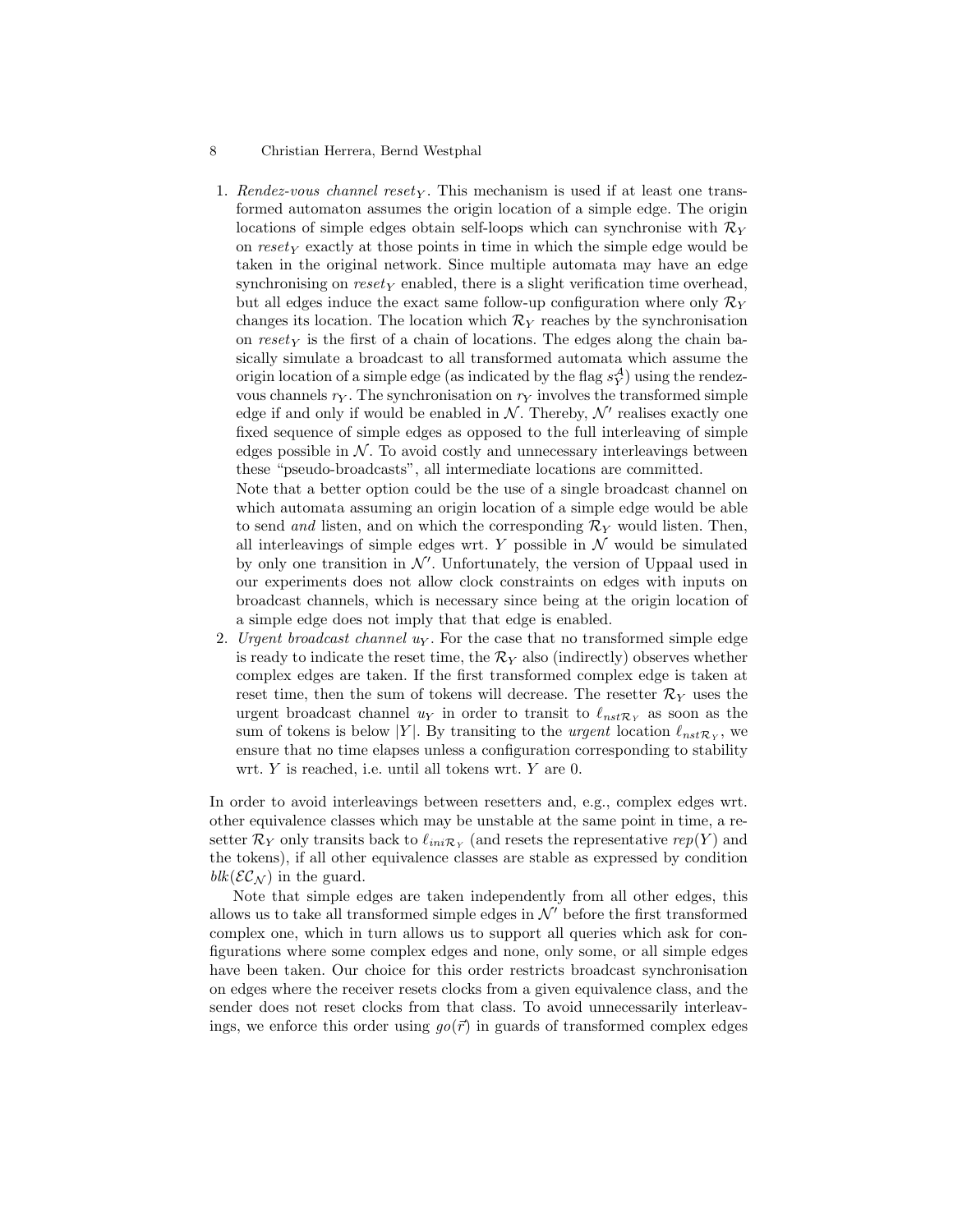

(c) Pattern of resetter  $\mathcal{R}_Y$ .

Fig. 2. Patterns used to transform a given network N with  $\mathcal{EC}_N$ . In figures (a), (b) and (c) we consider the following quasi-equal clocks  $Y = \{x_1, \ldots, x_n\}, Y \in \mathcal{EC}_N$ . Urgent and committed locations are denoted with the superscript  $u$  and  $c$  in the name of those locations, respectively. We use Yrep as representative clock of Y, and  $blk(\mathcal{EC}_\mathcal{N}) :=$  $\bigwedge_{W \in \mathcal{EC}_{\mathcal{N}} \setminus \{Y\}} (\sum_{w \in W} t_w = 0 \vee \sum_{w \in W} t_w = |W|).$ 

wrt. Y. The condition  $go(\vec{r})$  refers to the sum of all variables  $s_Y^{\mathcal{A}}$  as indicator of whether there are transformed simple edges wrt. Y which must be taken before transformed complex edges wrt. Y or, each of those transformed simple ones has been already taken, thus variable  $v n s t<sub>Y</sub>$  holds value true.

Formally, the transformation algorithm  $K$  works with two given inputs, a network N and the set  $\mathcal{EC}_{\mathcal{N}}$  of equivalence classes of quasi-equal clocks. The output of K is the transformed network  $\mathcal{N}' = \{ \mathcal{K}(A_1, \mathcal{EC}_\mathcal{N}), \ldots, \mathcal{K}(A_n, \mathcal{EC}_\mathcal{N}) \}$  $\{ \mathcal{R}_Y \mid Y \in \mathcal{EC}_\mathcal{N} \}$  where  $\mathcal{K}(\mathcal{A}, \mathcal{EC}_\mathcal{N}) = (L(\mathcal{A}), B', \mathcal{X}', \mathcal{V}', I', E_c \cup E_s \cup E_n, \ell'_{ini}).$ 

- $-B' = B(A) \cup \{reset_Y, r_Y^A \mid A \in \mathcal{RES}_Y(\mathcal{N})\},$  i.e. the rendez-vous channels *reset*<sub>Y</sub> and  $r_Y^{\mathcal{A}}$  are added for each equivalence class affected by  $\mathcal{A}$ ,
- $-\mathcal{X}' = (\mathcal{X}(\mathcal{A}) \setminus Y) \cup \{ rep(Y) \},$  i.e. all quasi-equal clocks but the representative are removed,
- $-\mathcal{V}' = \mathcal{V}(\mathcal{A}) \cup \{t_x \mid x \in Y, Y \in \mathcal{EC}_\mathcal{N}\} \cup \{s_Y^{\mathcal{A}} \mid \mathcal{A} \in \mathcal{RES}_Y(\mathcal{N})\},$  i.e. one boolean (reset-)token for each quasi-equal clock is added (initial value is one), and a boolean simple-edge indicator  $s_Y^{\mathcal{A}}$  (initial value is one iff the initial location of  $A$  is a reset location of a simple edge wrt.  $Y$ ).
- $-I' = \{ \ell \mapsto \Gamma(I(\ell)) \mid \ell \in L(\mathcal{A}) \},$  i.e. invariants are transformed with  $\Gamma$  to consider the representative and the reset-token of quasi-equal clocks,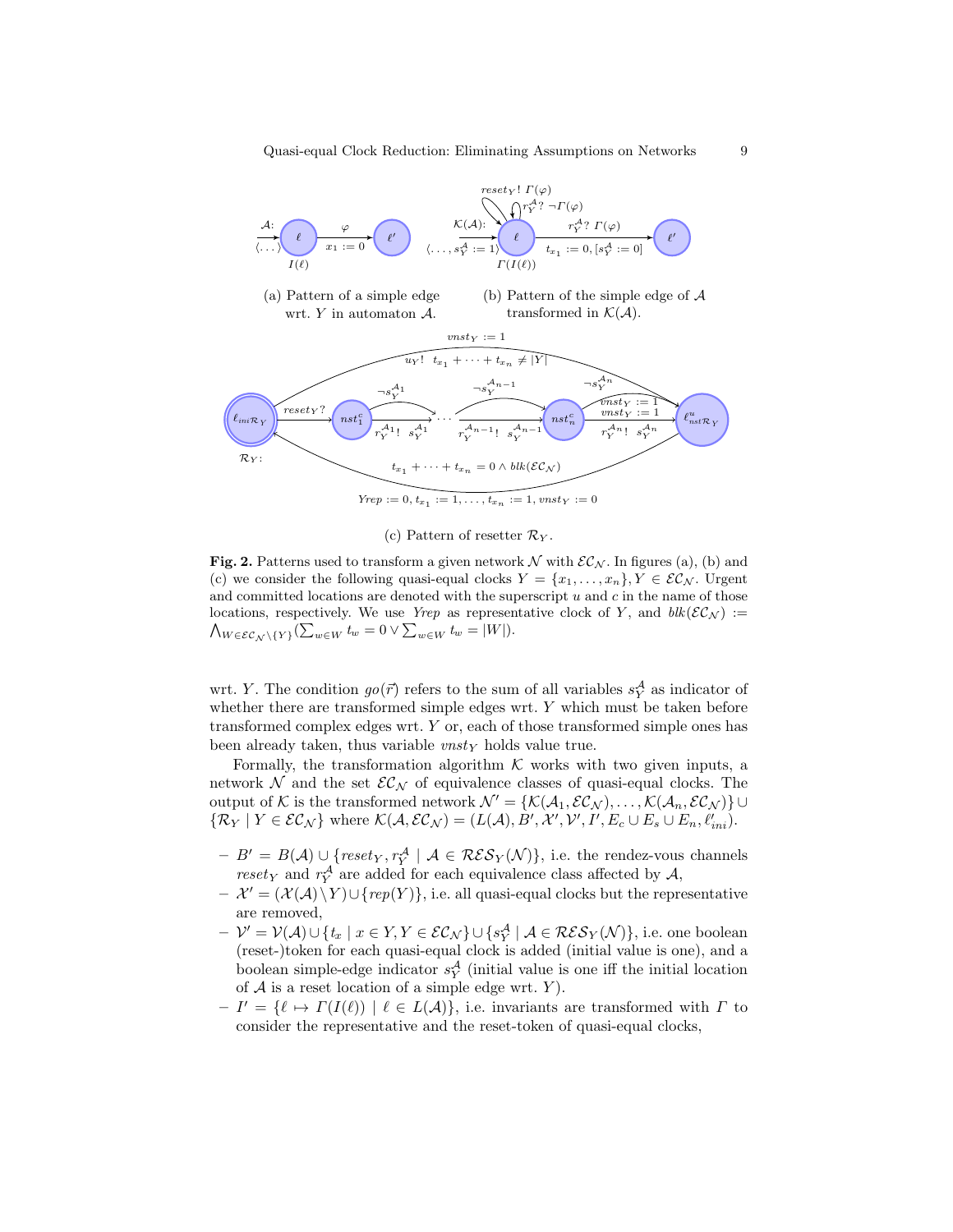

**Fig. 3.** Transformed network  $\mathcal{N}'_1 = \mathcal{K}(\mathcal{N}_1, \mathcal{EC}_\mathcal{N})$ .

– Complex and non-resetting edges are transformed as follows, and the resulting edges contained in  $E_c$  and  $E_n$ , respectively. Guards are also transformed using  $\Gamma$  and, for complex edges, extended by the blocking condition  $g \circ (\vec{r}) := \bigwedge_{Y \in \mathcal{EC}_\mathcal{N}, clocks(\vec{r}) \cap Y \neq \emptyset} \sum_{\mathcal{A} \in \mathcal{N}} s_Y^{\mathcal{A}} = 0 \vee \text{unst}_Y$ , which ensures that simple edges are pushed first. Reset vectors are transformed to consider reset-tokens instead of the original clock, and extended by  $r_1$  as book-keeping for the simple-edge indicator, where  $r_1(\ell')$  is the update  $s_Y^{\mathcal{A}} := 1$  if  $\ell'$  is the origin location of a simple resetting edge, and  $\epsilon$  otherwise.

$$
E_c = \{ (\ell, \alpha, \Gamma(\varphi) \land go(\vec{r}), \vec{r}[y := 0/t_y := 0 \mid y \in Y, Y \in \mathcal{EC}_N]; r_1(\ell'), \ell') \mid (\ell, \alpha, \varphi, \vec{r}, \ell') \in E(\mathcal{A}) \setminus \mathcal{SE}_Y(\mathcal{A}) \},
$$

The transformation of simple edges and the construction of the resetter  $\mathcal{R}_Y$ for equivalence class  $Y$  is depicted in Figure 2. Transformed simple edges contained in  $E_s$ .

*Example 1.* Applying K to network  $\mathcal{N}_1$  from Figure 1 yields network  $\mathcal{N}'_1$  (cf. Figure 3). Similar to the algorithm in [5], only the representative clock of each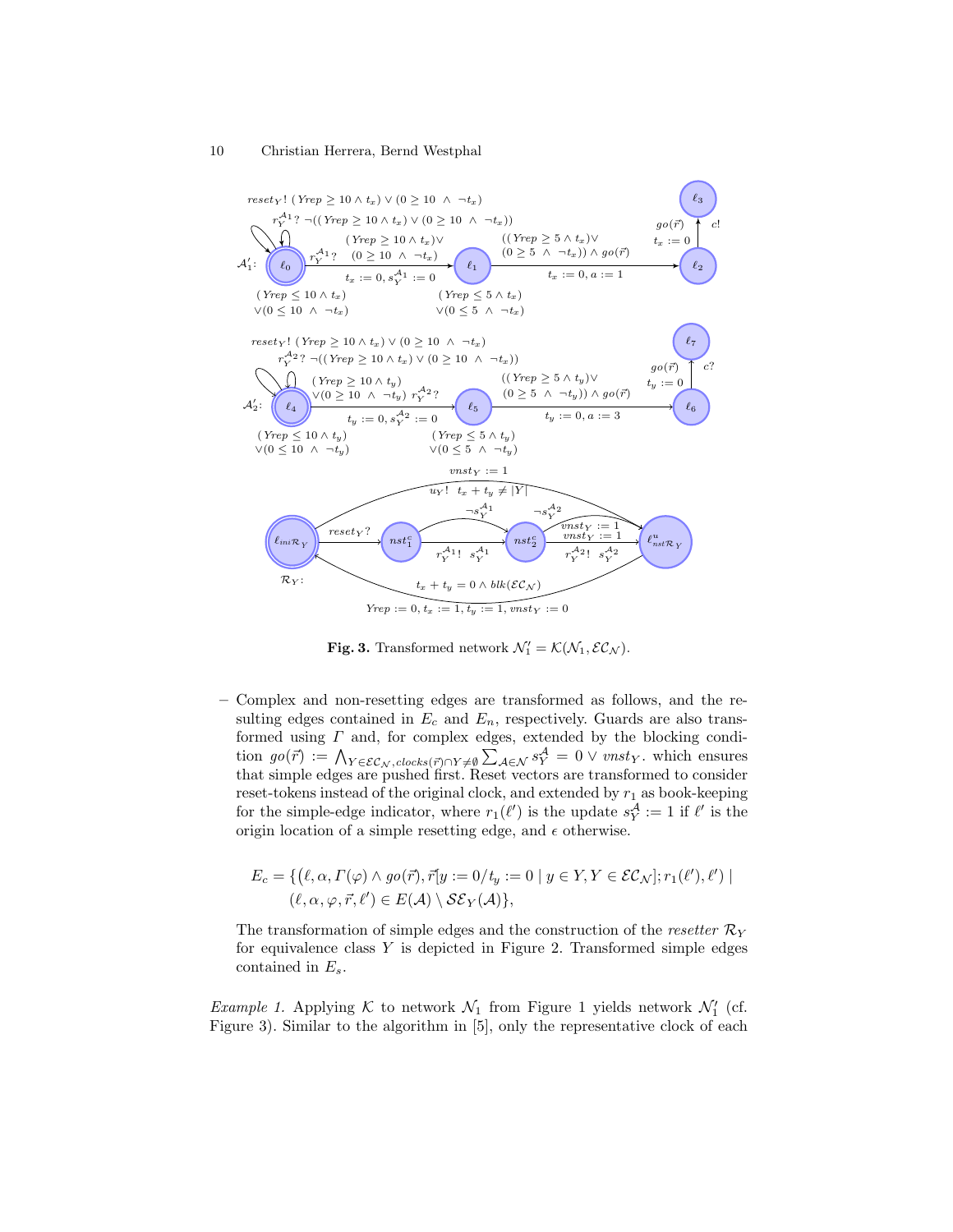equivalence class remains, in our example we use the fresh clock Yrep as representative of Y which is reset by resetter  $\mathcal{R}_Y$ . Note that each guard and invariant in automata  $\mathcal{A}'_1$  and  $\mathcal{A}'_2$  is transformed by  $\Gamma$  into a disjunction of clauses. For instance, the guard  $x \ge 10$  of automaton  $\mathcal{A}_1$  in  $\mathcal{N}_1$ , is transformed in  $\mathcal{N}'_1$  into the encoding (*Yrep*  $\geq 10 \wedge t_x$ )  $\vee$  ( $0 \geq 10 \wedge \neg t_x$ ). Then the clause (*Yrep*  $\geq 10 \wedge t_x$ ) is effective in configurations in  $\mathcal{N}'$  where  $t_x$  is true (encoding that clock x has the same value as Yrep), while the clause  $(0 \geq 10 \land \neg t_x)$  is effective in configurations where  $t_x$  is false (encoding that x has already been reset and thus has value 0).

Note that in  $\mathcal{N}'_1$  the pair of transformed complex edges from locations  $\ell_1$ and  $\ell_5$  preserve their original interleavings. Furthermore, the other pair of transformed complex edges, from locations  $\ell_2$  and  $\ell_6$ , are taken simultaneously even without delaying at their origin locations.

### 3.2 Transformation of Properties

**Definition 4 (Function**  $\Omega$ ). Let N be a network with a set  $\mathcal{EC}_N$ . Let  $\mathcal{A}_i$ , with  $1 \leq i \leq n$ , be the *i*-th automaton of N. Let  $x \in Y$  be a clock. Let  $\mathcal{N}' =$  $\mathcal{K}(\mathcal{N}, \mathcal{EC}_\mathcal{N})$ . Let  $\beta$  be a basic formula over  $\mathcal{N}$ . Let  $\ell_{nst\mathcal{R}_Y}$  be the unique urgent location of resetter  $\mathcal{R}_Y$ . We define the function  $\Omega$  as follows where  $E^* = E(\mathcal{A}) \setminus$  $\mathcal{SE}_Y(\mathcal{A})\colon \Omega_0(\beta) =$ 

$$
\begin{cases}\n(\ell' \land \tilde{\ell}_i) \lor \ell & , \text{ if } \beta = \ell, (\ell, \alpha, \varphi, \langle x := 0 \rangle, \ell') \in \mathcal{SE}_Y(\mathcal{A}_i). \\
(\ell' \land \neg \tilde{\ell}_i) & , \text{ if } \beta = \ell', (\ell, \alpha, \varphi, \langle x := 0 \rangle, \ell') \in \mathcal{SE}_Y(\mathcal{A}_i). \\
\ell_0 & , \text{ if } \beta = \ell_0(\ell'_0), (\ell_0, \alpha_0, \varphi_0, \vec{r}_0, \ell'_0) \in E^\star. \\
\Gamma_0(\varphi_{\text{clk}})[t_x/(t_x \lor \tilde{x})] \land \varphi_{\text{int}} & , \text{ if } \beta = \varphi_{\text{clk}} \land \varphi_{\text{int}}.\n\end{cases}
$$
\n
$$
\Omega(CF) = \exists \tilde{\ell}_1, ..., \tilde{\ell}_m \exists \tilde{x}_1, ..., \tilde{x}_k \bullet \Omega_0(CF) \land \quad (\tilde{\ell}_i \implies \bigvee_{(\ell, \alpha, \varphi, \tau, \ell') \in \mathcal{SE}_Y(\mathcal{A}_i)} \ell' \land \ell_{\text{nst}} \land \quad (\ell, \alpha, \varphi, \langle x := 0 \rangle, \ell') \in \mathcal{SE}_Y(\mathcal{A}_i)
$$

By structural induction  $\Omega_0$  transforms configuration formulas CF.

Function  $\Omega$  syntactically transforms properties over a network  $\mathcal N$  with a set of equivalence classes of quasi-equal clocks  $\mathcal{EC}_{\mathcal{N}}$  into properties over  $\mathcal{N}' =$  $\mathcal{K}(\mathcal{N}, \mathcal{EC}_{\mathcal{N}})$ . Function  $\Omega$  treats queries for origin and destination locations of simple edges special, and outputs an equivalent property which can be verified in N'. For instance, consider the simple edge  $e = (\ell_0, \tau, (x \ge 10), (x := 0), \ell_1)$  of automaton  $\mathcal{A}_1$  of network  $\mathcal{N}_1$ . The query  $\exists \Diamond \phi$ , where  $\phi : \ell_0$ , is transformed after some simplifications into  $\Omega(\phi)$ :  $\exists \tilde{\ell} \in \{0,1\} \bullet ((\ell_1 \wedge \tilde{\ell}) \vee \ell_0) \wedge (\tilde{\ell} \implies (\ell_1 \wedge \ell_{nst\mathcal{R}_Y})).$ The logical variable  $\ell$  in the transformed query enforces consistent unstable configurations where the location  $\ell_0$  can be assumed.

The origin location  $\ell_0$  of e can be assumed in N in different configurations: either the reset time is not yet reached, or the reset time is reached but  $\mathcal{A}_1$  has not reset its clock x yet, while other automata in  $\mathcal{RES}_{Y}(\mathcal{N})$  may have reset their clocks already. In  $\mathcal{N}'$ , all edges resulting from simple edges are taken in a fixed sequence by rendez-vous synchronisations, so each origin location is left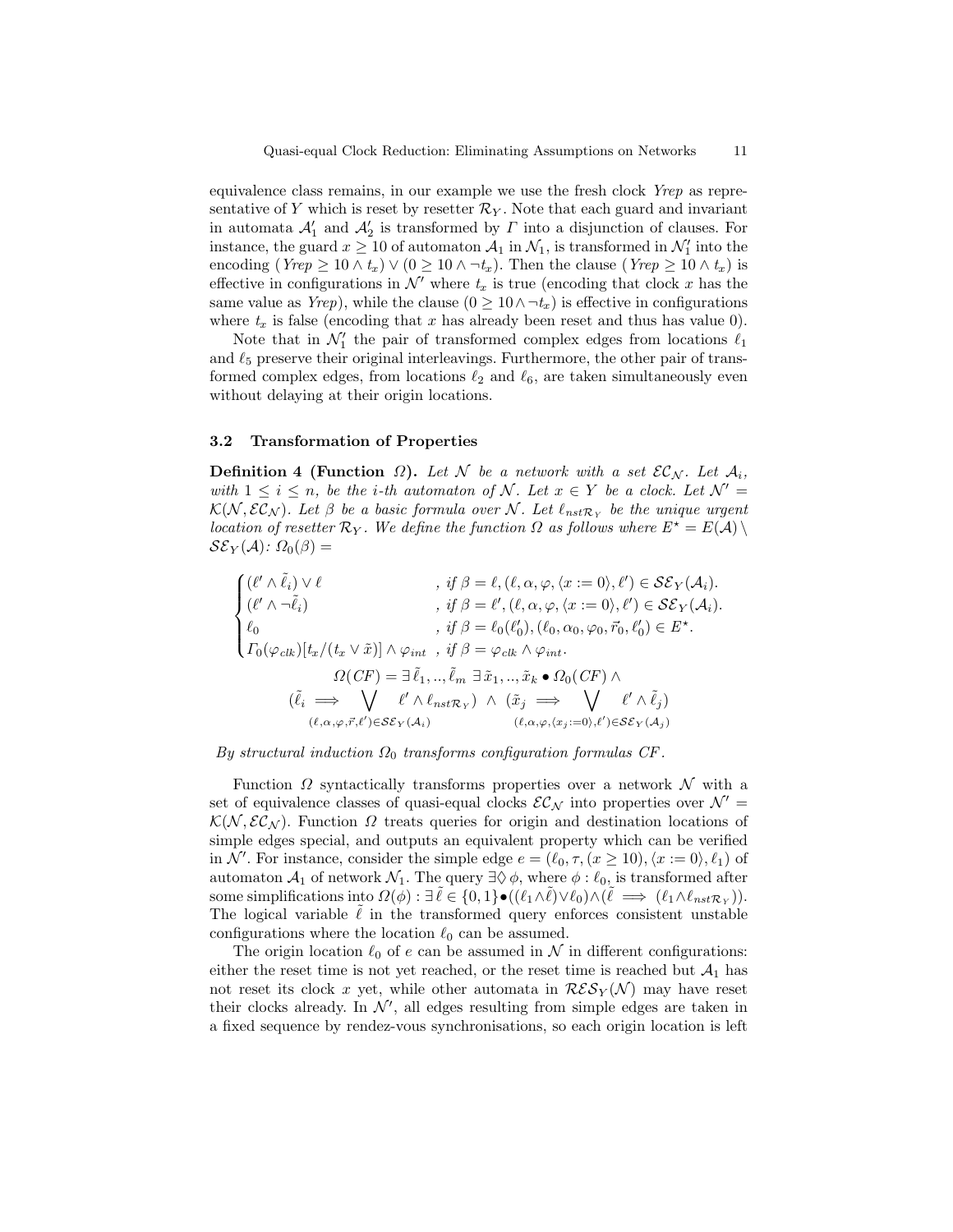### 12 Christian Herrera, Bernd Westphal



Fig. 4. Transformation pattern of algorithm  $K^{\triangledown}$  over network  $\mathcal{N}' = \mathcal{K}(\mathcal{N}, \mathcal{EC}_\mathcal{N})$ , where  $\varphi' = \varphi \wedge \bigwedge_{Y \in \mathcal{EC}_\mathcal{N}} \sum_{x \in Y \cap \mathcal{X}(\mathcal{A})} t_x > 0$ . Algorithm  $\mathcal{K}^\triangledown$  takes each edge of network  $\mathcal{N}'$ (excluding edges of resetters), cf. left-hand side and transforms it according to the right-hand side. The edge originally linking locations  $\ell$  and  $\ell'$  is redirected to  $\ell'^u_{\nabla}$  if and only if  $\exists Y \in \mathcal{EC}_\mathcal{N} \exists x \in Y \bullet t_x \in vars(\vec{r})$ . In addition, in each resetter  $\mathcal{R}_Y$ , an output action on broadcast channel  $return_Y$  is added to the edge from  $\ell_{nstR_Y}$  to  $\ell_{iniR_Y}$ .

one by one. Because the resetter finally moves to  $\ell_{nstR_Y}$  after synchronising with automata  $\mathcal{A}'_1$  and  $\mathcal{A}'_2$ , a configuration of  $\mathcal{N}'$  which assumes location  $\ell_{nst\mathcal{R}_Y}$ represents all similar unstable configurations of  $\mathcal N$  where all simple edges are in their origin or destination location. Therefore, from  $\Omega(\phi)$ , the clause  $\ell_0$  is effective in configurations of  $\mathcal{N}'$  which represent those in  $\mathcal N$  where the reset time is not yet reached; while the clause  $(\ell_1 \wedge \ell)$  is effective in configurations of N' which represent those in N where the reset time is reached but  $A_1$  has not reset its clock x yet, while other automata in  $\mathcal{RES}_{Y}(\mathcal{N})$  may have reset their clocks already. The latter configurations in  $\mathcal N$ , enforced by the logical variable  $\ell$ , are assumed in  $\mathcal{N}'$ , in particular, when resetter  $\mathcal{R}_Y$  is located at location  $\ell_{nst\mathcal{R}_Y}$ and automaton  $\mathcal{A}'_1$  at location  $\ell_1$ .

### 4 Weak Bisimulation

In order to prove our approach correct we establish a weak bisimulation relation between a network N with a set of equivalence classes of quasi-equal clocks  $\mathcal{EC}_N$ , and its respective transformed network  $\mathcal{N}' = \mathcal{K}(\mathcal{N}, \mathcal{EC}_{\mathcal{N}})$ .

Recall that configurations induced when each clock x from  $Y \in \mathcal{EC}_N$  is reset in network  $\mathcal{N}$ , are summarised in  $\mathcal{N}'$  in configurations where the  $\ell_{nst\mathcal{R}_Y}$ -location is assumed, in particular, when the values of variables  $s_Y^{\mathcal{A}}$  and  $t_x$  reflect these resets. Hence with the valuations from those variables we unfold information summarised in these configurations from  $\mathcal{N}'$ .

**Lemma 1.** Any network N with equivalence classes of quasi-equal clocks  $\mathcal{EC}_N$ , is weakly bisimilar to  $\mathcal{N}' = \mathcal{K}(\mathcal{N}, \mathcal{EC}_\mathcal{N})$ , i.e. there is a weak bisimulation relation  $S \subseteq Conf(N) \times Conf(N')$  such that

- 1.  $\forall s \in C_{ini}(\mathcal{N}) \exists r \in C_{ini}(\mathcal{N}) \bullet (s, r) \in \mathcal{S} \text{ and } \forall r \in C_{ini}(\mathcal{N}') \exists s \in C_{ini}(\mathcal{N}) \bullet$  $(s, r) \in \mathcal{S}$ .
- 2. For all config. formulae CF over  $\mathcal{N}, \forall (s, r) \in \mathcal{S} \bullet s \models \mathit{CF} \implies r \models \Omega(\mathit{CF})$ and  $\forall r \in \downarrow_2 \mathcal{S} \bullet r \models \Omega(CF) \implies \exists s \in \text{Conf}(\mathcal{N}) \bullet (s, r) \in \mathcal{S} \land s \models \text{CF}.$
- 3. For all  $(s, r) \in S$ ,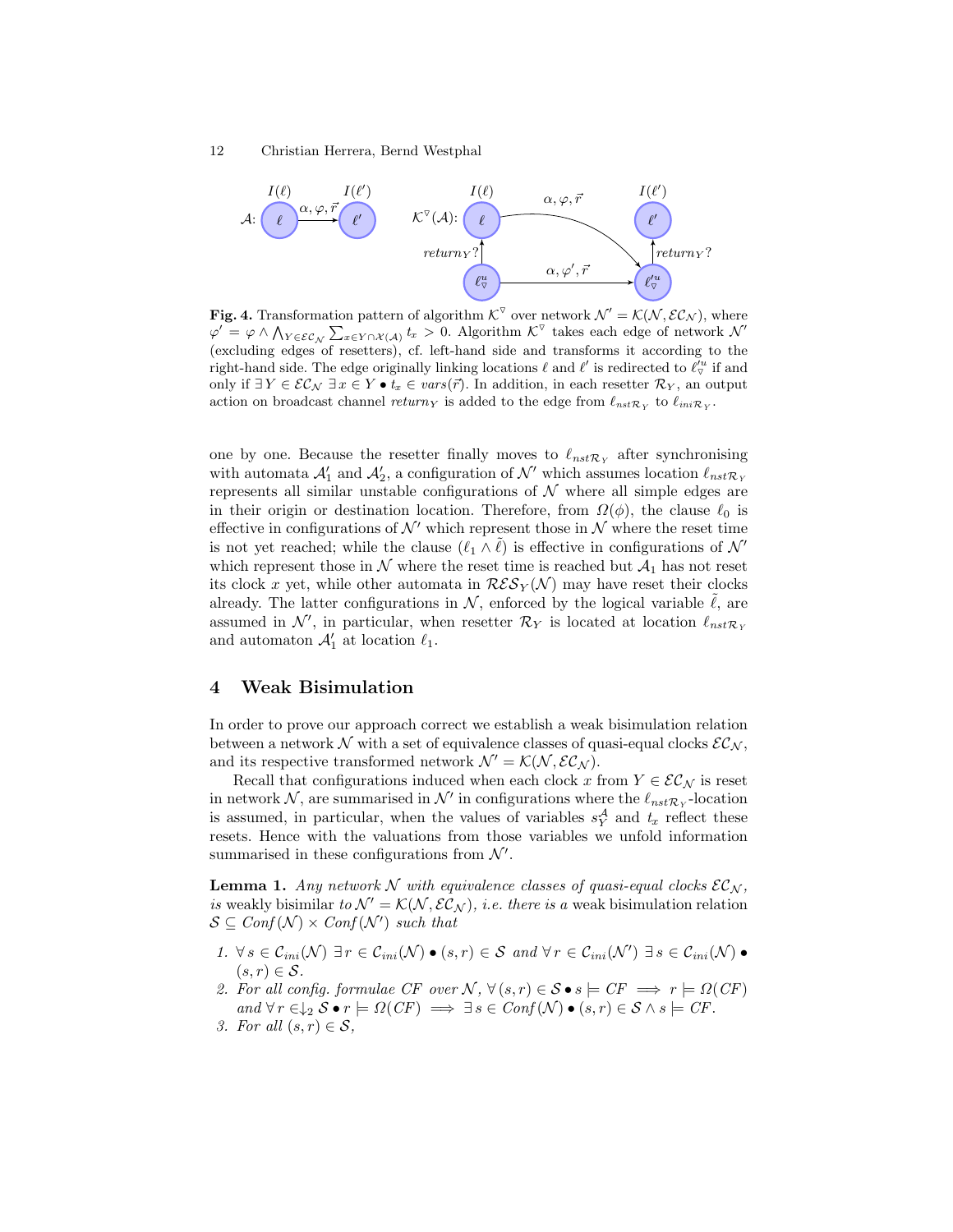Quasi-equal Clock Reduction: Eliminating Assumptions on Networks 13

- (a) if  $s \stackrel{\lambda}{\rightarrow} s'$  and i.  $\lambda = d > 0$ , then there exists a sequence of transitions  $r \stackrel{\tau}{\rightarrow} r' \stackrel{\lambda}{\rightarrow} r''$ , with  $(s', r'') \in \mathcal{S}$ ,
	- ii. transition is justified by some edges (non-resetting, simple or complex edge wrt.  $Y \in \mathcal{EC}_\mathcal{N}$ ). Then there exist  $r \stackrel{\tau}{\rightarrow} r' \stackrel{\gamma}{\rightarrow} r'' \stackrel{\tau}{\rightarrow} r'''$ , with  $(s', r''') \in S$ .
- (b) if  $r \stackrel{\lambda}{\to} r'$  then there exists s', such that  $s \stackrel{\lambda_1}{\to} s'$ , with  $(s', r') \in S$ .

Where  $r \stackrel{\tau}{\rightarrow} r'$  denotes zero or more successive  $\tau$ -transitions from configuration  $r$  to configuration  $r'$ .

*Proof.* (Sketch) For each  $Y \in \mathcal{EC}_\mathcal{N}$  the weak bisimulation relation S which relates pairs of configurations  $(s, r) \in \text{Conf}(\mathcal{N}) \times \text{Conf}(\mathcal{N}')$ , is based in the following four aspects: (A1) the values of variables and non-quasi-equal clocks. (A2) configurations where both networks assume the same locations, and the value of each clock  $x \in Y$  in  $N$  coincides with the value of that clock assumed by  $rep(x)$  and token  $t_x$  in  $\mathcal{N}'$ . (A2) also considers configurations where simple edges in  $\mathcal N$  are enabled, and their corresponding transformed simple edges in  $\mathcal{N}'$  have been taken. (A3) stable configurations wrt. Y in  $\mathcal N$  and configurations in  $\mathcal{N}'$  where either no transformed resetting edge wrt. Y has been taken, or all transformed resetting edges wrt. Y have been taken. (A4) consistent values for variables  $s_Y^{\mathcal{A}}$  and  $vnst_Y$ .

During stability phases there is a strong bisimulation (one-to-one) between the networks  $\mathcal N$  and  $\mathcal N'$ . Only during unstability phases there is a weak bisimulation (one-to-many) from  $\mathcal N$  to  $\mathcal N'$ . For instance, the reset of a simple edge in  $\mathcal N$  is simulated in  $\mathcal N'$  with multiple steps. Artificial steps in  $\mathcal N'$  such as  $reset_Y$ synchronization,  $u_Y$ -output and return to  $\ell_{ini\mathcal{R}_Y}$  in  $\mathcal{R}_Y$  are simulated in N by a zero delay transition. Steps where  $\mathcal{N}'$  takes transformed complex o simple edges are simulated in  $\mathcal N$  by one step taking the corresponding resetting edge.

**Theorem 1.** Let N be a network with a set  $\mathcal{EC}_N$ . Let CF be a configuration formula over N. Then  $\mathcal{K}(\mathcal{N}, \mathcal{EC}_\mathcal{N}) \models \exists \Diamond \Omega(CF) \iff \mathcal{N} \models \exists \Diamond CF.$ 

Proof. Use Lemma 1 and induction over the length of paths to show that CF holds in N if and only if  $\Omega(CF)$  holds in  $\mathcal{K}(\mathcal{N}, \mathcal{EC}_\mathcal{N})$ .

For performance purposes we have transformed our benchmarks with algorithm  $K^{\nabla}$  which takes the output of algorithm K and applies the changes depicted in Figure 4. Algorithm  $K^{\nabla}$  together with functions *devirQE* and  $\Omega^{\nabla}$  allow us to state in Lemma 2 a strong bisimulation relation between the networks  $\mathcal{N}'$  and  $\mathcal{N}^{\triangledown}$  which are output by algorithms  $\mathcal{K}$  and  $\mathcal{K}^{\triangledown}$ , respectively.

**Lemma 2.** Given networks: N with a set  $\mathcal{EC}_N$ ,  $\mathcal{N}' = \mathcal{K}(\mathcal{N}, \mathcal{EC}_N)$  and  $\mathcal{N}^\nabla =$  $\mathcal{K}^{\nabla}(\mathcal{N}')$ . Then  $\mathcal{N}'$  is strongly bisimilar to  $\mathcal{N}^{\nabla}$  with devir $QE(r) = r[\ell_{\nabla}/\ell | \ell_{\nabla} \in$  $L(\mathcal{N}^{\nabla})$ , and  $\mathcal{N}' \models \exists \Diamond \Omega(\mathcal{C}F) \iff \mathcal{N}^{\nabla} \models \exists \Diamond \Omega^{\nabla}(\mathcal{C}F)$ , where  $\Omega^{\nabla}$  is defined by replacing in  $\Omega$  every occurrence of a location  $\ell'$ ,  $(\ell, \alpha, \varphi, \vec{r}, \ell') \in \mathcal{SE}_Y, Y \in \mathcal{EC}_N$ , by  $\ell'_{\nabla}$ .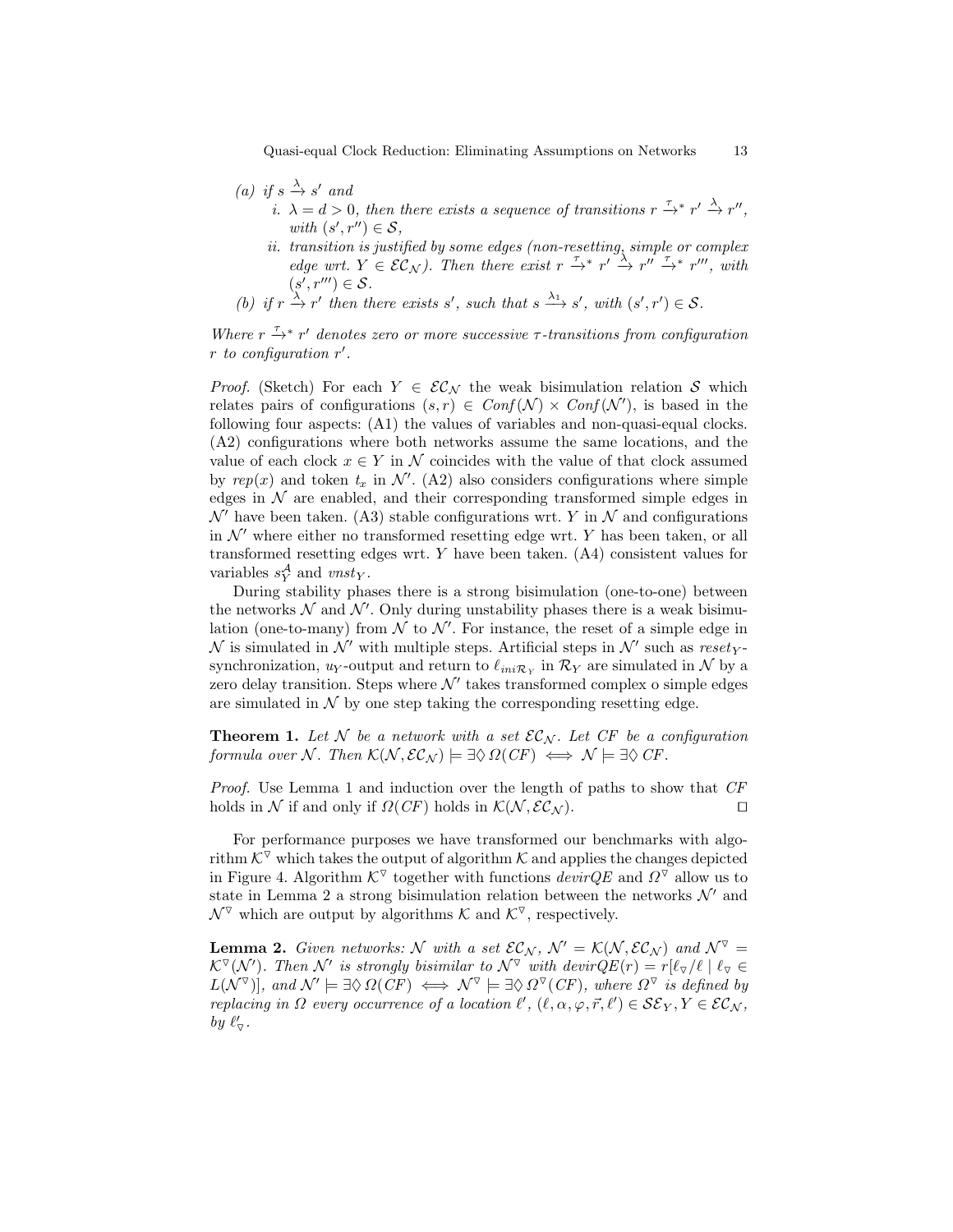| Network     | $\mathcal{C}$  | kStates  | М       | t(s)    | Network                             | C              | kStates  | $\mathbf M$ | t(s)     |
|-------------|----------------|----------|---------|---------|-------------------------------------|----------------|----------|-------------|----------|
| $EP-21$     | 21             | 3,145.7  | 507.6   | 444.8   | $FS-8$                              | 14             | 5,084.3  | 160.8       | 1,007.1  |
| $EP-21K$    | $\mathbf{1}$   | 3,145.7  | 525.7   | 89.8    | $FS$ -8 $K$                         | $\bf 5$        | 1,892.7  | 78.0        | 80.3     |
| $EP-22$     | 22             | 6,291.5  | 1,027.2 | 1,032.0 | $FS-10$                             | 16             | 17,474,6 | 518.6       | 4,734.0  |
| $EP-22K$    | $\mathbf{1}$   | 6,291.5  | 1,060.5 | 193.8   | FS-10K                              | $\overline{5}$ | 2,152.1  | 83.7        | 97.7     |
| $EP-23$     | 23             |          |         |         | $FS-11$                             | 17             |          |             |          |
| $EP-23K$    | 1              | 12,582.9 | 2,146.9 | 427.3   | FS-126K                             | 5              | 28,510.8 | 905.6       | 3,963.3  |
| $TT-5$      | 6              | 436.9    | 57.9    | 5.9     | $CD-14$                             | 29             | 7.078.1  | 591.7       | 1,388.0  |
| $TT$ -5 $K$ | 1              | 327.1    | 79.5    | 4.5     | $CD-14K$                            | 15             | 1,327.3  | 142.0       | 179.1    |
| $TT-6$      | $\overline{7}$ | 2,986.0  | 116.5   | 36.9    | $CD-15$                             | 31             | 8,945.7  | 1,186.9     | 1,785.7  |
| $TT-6K$     | $\mathbf{1}$   | 1,916.6  | 467.1   | 30.2    | $CD-15K$                            | 16             | 6,062.6  | 529.6       | 978.9    |
| $TT-7$      | 8              | 16,839.9 | 612.9   | 235.3   | $CD-16$                             | 33             |          |             |          |
| $TT$ -7 $K$ | 1              | 11,054.9 | 2,527.7 | 198.2   | $CD-16K$                            | 17             | 17,892.1 | 1,954.9     | 3,703.0  |
| $LS - 6$    | 17             | 145.1    | 21.6    | 4.3     | $CR-6$                              | 6              | 264.5    | 20.3        | 2.8      |
| $LS$ -6 $K$ | 3              | 151.2    | 23.0    | 2.2     | $CR$ - $6K$                         | $\mathbf{1}$   | 67.7     | 12.3        | 0.8      |
| $LS-7$      | 19             | 553.3    | 74.6    | 22.2    | $CR-7$                              | $\overline{7}$ | 7,223.7  | 497.5       | 132.8    |
| $LS$ - $7K$ | 3              | 554.7    | 81.0    | 10.1    | $CR$ - $7K$                         | $\mathbf{1}$   | 1,300.6  | 165.2       | $20.9\,$ |
| $LS-9$      | 23             | 8,897.6  | 1,285.2 | 524.9   | $CR-8$                              | 8              |          |             |          |
| $LS-9K$     | 3              | 9,008.2  | 1,450.8 | 224.1   | $CR$ -8 $K$                         | $\mathbf{1}$   | 2,569.7  | 359.0       | 52.4     |
| FB-12       | 14             | 24.6     | 6.6     | 30.9    | $TA-2$                              | $\overline{7}$ | 42.1     | 6.3         | 0.3      |
| FB-12K      | 3              | 24.6     | 6.1     | 0.4     | TA-2K                               | $\overline{2}$ | 40.1     | 6.1         | 0.3      |
| $FB-15$     | 17             | 2,920.3  | 36.5    | 3,894.4 | $TA-3$                              | 8              | 921.5    | 97.5        | 10.6     |
| $FB-15K$    | 3              | 196.6    | 31.7    | 4.8     | $TA-3K$                             | $\overline{2}$ | 917.4    | 59.5        | 9.7      |
| $FB-16$     | 18             |          |         |         | $TA - 4$                            | 9              | 33,547.6 | 1,827.8     | 630.0    |
| $FB-21K$    | 3              | 12,582.9 | 2,138.4 | 647.5   | $TA - 4K$                           | $\overline{2}$ | 31,397.2 | 1,405.7     | 412.7    |
| $PG-10$     | 13             | 85.0     | $4.6\,$ | 367.9   |                                     |                |          |             |          |
| $PG-10K$    | 3              | 160.8    | 7.1     | 1.5     |                                     |                |          |             |          |
| $PG-12$     | 15             | 389.1    | 9.6     | 9,560.9 | Experimental environment: Intel i3, |                |          |             |          |
| $PG-12K$    | 3              | 737.3    | 21.1    | 8.5     | 2.3 GHz, 3 GB, Ubuntu 11.04,        |                |          |             |          |

PG-18K 3 65,273.9 1,732.4 1,165.3

 $PG-13$  16 – – – – let verifyta 4.1.3.4577 / default options.

Table 1. Row  $X-N(K)$  gives the figures for case study X with N components (and  $\mathcal K$  applied). 'C' gives the number of clocks in the model, 'kStates' the number of  $10^3$ visited states, 'M' memory usage in MB, and  $'(ts)$ ' verification time in seconds. sAsEt transformed each of our benchmarks in at most 5 seconds.

# 5 Experimental Results

We applied our approach to nine industrial case studies using  $sAsEt$  [16], our implementation of algorithms  $K$  and  $K^{\nabla}$  with integrated detection of equivalence classes of quasi-equal clocks and, simple and complex edges. Six case studies FS [18], CR [19], CD [20], EP [14], TT [21] and LS [22] appear in [5]. The interested reader can obtain from [5] more details of those case studies. The elimination of assumptions on networks allowed us to include three new case studies that  $[5]$  cannot transform: FB  $[7]$ , TA  $[8]$  and PG  $[9]$ . We verified queries as proposed by the respective authors of each case study. Our motivating case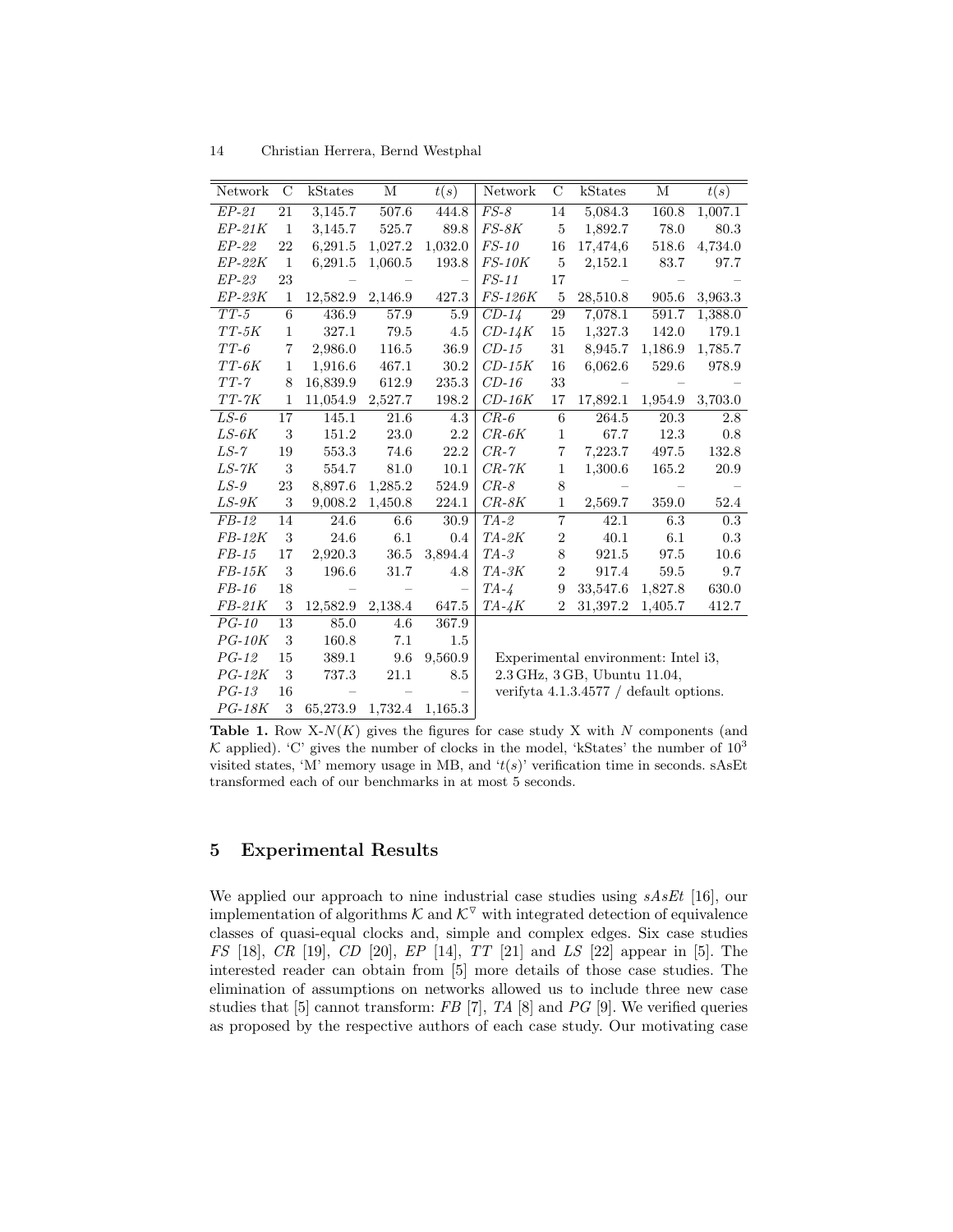study is inspired by the network from [7] which models the Foundation Fieldbus Data Link Layer protocol (FDLL). The network consists of  $N$  sensors and one master. Each of them with complex edges which are taken simultaneously by synchronising on a given broadcast channel at the command of the master. Both sender and receiver reset quasi-equal clocks of the same equivalence class. The point in time in which quasi-equal clocks are reset by those complex edges, is neither unique nor explicit in the syntax of those edges. Moreover, those complex edges can be taken even without delaying at their origin locations. Case study [8] is an implementation of a TDMA protocol. Case study [9] is an implementation of the Pragmatic General Multicast (PGM), which is a reliable multicast transport protocol for applications that require multicast data delivery from a single source to multiple receivers.

Table 1 gives figures for the verification of queries in instances of the original and the transformed model (denoted by the suffix  $K$  in the name). The rows without results indicate the smallest instances for which we did not obtain results within 24 hours. For all examples we achieved significant savings in verification time, sometimes of factor  $n$ . However, the verification time in transformed models is less meaningful in benchmarks TA and TT. The quasi-equal clocks in the TA and TT models are reset by complex edges, so all interleaving of resets in the original model are preserved in the transformed network, together with the artificial transitions that our transformation introduces. This can explain that our savings in these models are related to a more efficient DBM-management. Still, the verification of the transformed models of TA and TT including transformation time is faster than verification of the original ones.

The biggest savings in terms of verification time are obtained in the transformed models FS, CD, and CR. In these models we have simple edges whose interleaving is reduced to a fixed sequence. Regarding memory consumption, we observe the biggest savings again in the mentioned models for the reasons already explained. Note that the verification of the transformed models EP, LS, PG takes slightly more memory than the verification of the original counterparts. We argue that this is due to all resetting edges being complex in these three networks. Thus, our transformation preserves the full interleaving of clock resets and the whole set of unstable locations whose size is exponential in the number of participating automata, and it adds the transitions to and from location  $\ell_{nstR_Y}$ . Furthermore, we add extra variables in those networks, namely, boolean tokens for each quasi-equal clock whose management contributes in the overall memory consumption. The shown reduction of the verification time is due to a smaller size of the DBMs that Uppaal uses to represent zones [6] and whose size grows quadratically in the number of clocks.

Our new technique transforms any network with quasi-equal clocks. It reduces the verification time of properties in transformed networks, and represents all clocks from an equivalence class by one representative. This technique can reduce those configurations induced by automata that reset quasi-equal clocks one by one. Furthermore, our technique supports all properties reflected by original networks. We plan to implement our new approach in hybrid automata.